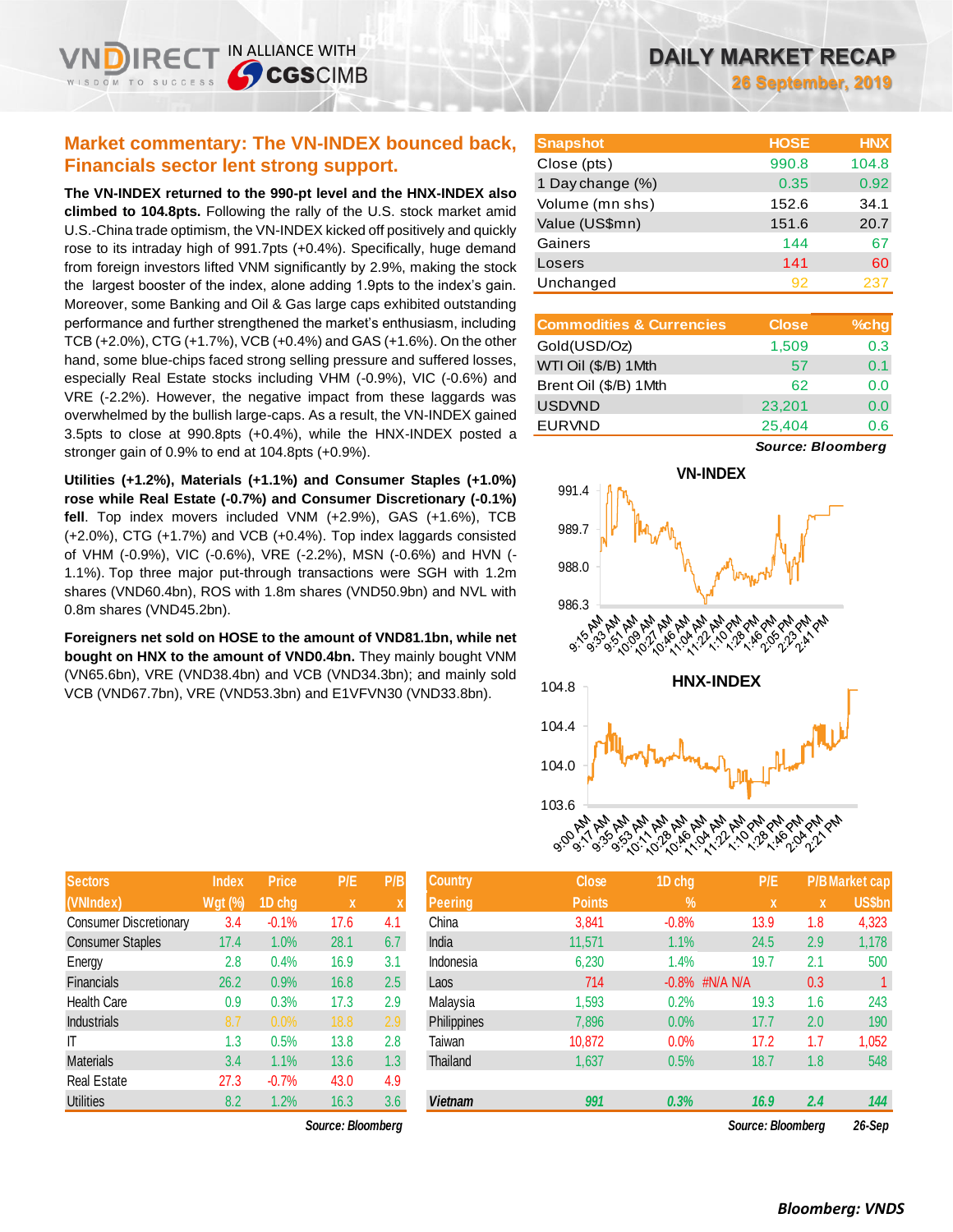#### **Market News**

**Oil pauses as investors weigh trade hope against Saudi recovery.** Oil halted losses as investors weigh prospects of a thaw in the trade war between the U.S. and China against indications Saudi Arabia is restoring crude output quicker than expected. Futures were steady in New York after sliding 1.4% on Wednesday. President Donald Trump told reporters at the United Nations that a deal with Beijing could happen "sooner than you think," offering a glimmer of hope for global demand. Saudi Arabia has boosted total production capacity to more than 11m barrels a day, according to people with knowledge of the matter, beating its own target for restoring output by about a week. *(Bloomberg)*

**Vietnamese banks apply AI in their products.** Deputy CEO of VietinBank Tran Cong Quynh Lan believes that artificial intelligence (AI) is important for banks, but how to apply it remains a difficult question. The question was once again raised at AI4VN Day, an important event for AI developers and users held in mid-August. One of the most commonly used AI apps is a chatbot. However, as Lan said at the event, the app is not that smart, though the bank has spent 9 months training it. The chatbot cannot understand Vietnamese local accents and teenagers' language. A representative of VIB Bank said the bank had the same experience. Two years ago, the bank experimented with a chatbot and taught it the language of young people. However, older people did not want this way of talking. After research, the bank decided to stop the experiment. However, with the high growth rate, VIB Bank is still seeking a suitable chatbot. In 2017, the retail banking alone saw growth rate of 83%, while the figure was 60% in 2018. Banks will still need a chatbot to take care of customers. Addressing the issue, a representative of FPT, the largest domestic IT group, said AI should be viewed as a tool to support, not replace, humans. The goal is to optimize the customer experience. Banks should not expect to use AI as a marketing tool because it cause users to challenge AI in different ways. He said banks should "assign" each chatbot with specific tasks. With six-year experience in AI development, FPT now has 500,000 users of FPT-developed chat bots each month. "Some of our clients use 5 different chatbots. Appropriate chatbot will give answers depending on the specific context," he said. Another question raised by Lan regards investment in AI banks after limitations in workforce in charge of technology. The cooperation between banks and technology firms could be a good solution. As technology are in charge of developing solutions, banks will not have to spend too much time and money on this work. However, how to protect 'sensitive' and secret data will be a question. *(Vietnamnet.vn)*

#### **Notable Corporate Events**

**SSI Securities Corporation (SSI VN) – dividend payment:** Oct 06 and Oct 07 will be the ex-date and the record date, respectively, for paying the 2018 first cash dividend payment of VND1,000/share, the Vietnam Security Depository said. The payment will be made on Oct 24. *(Ndh.vn)*

*<to be continued>*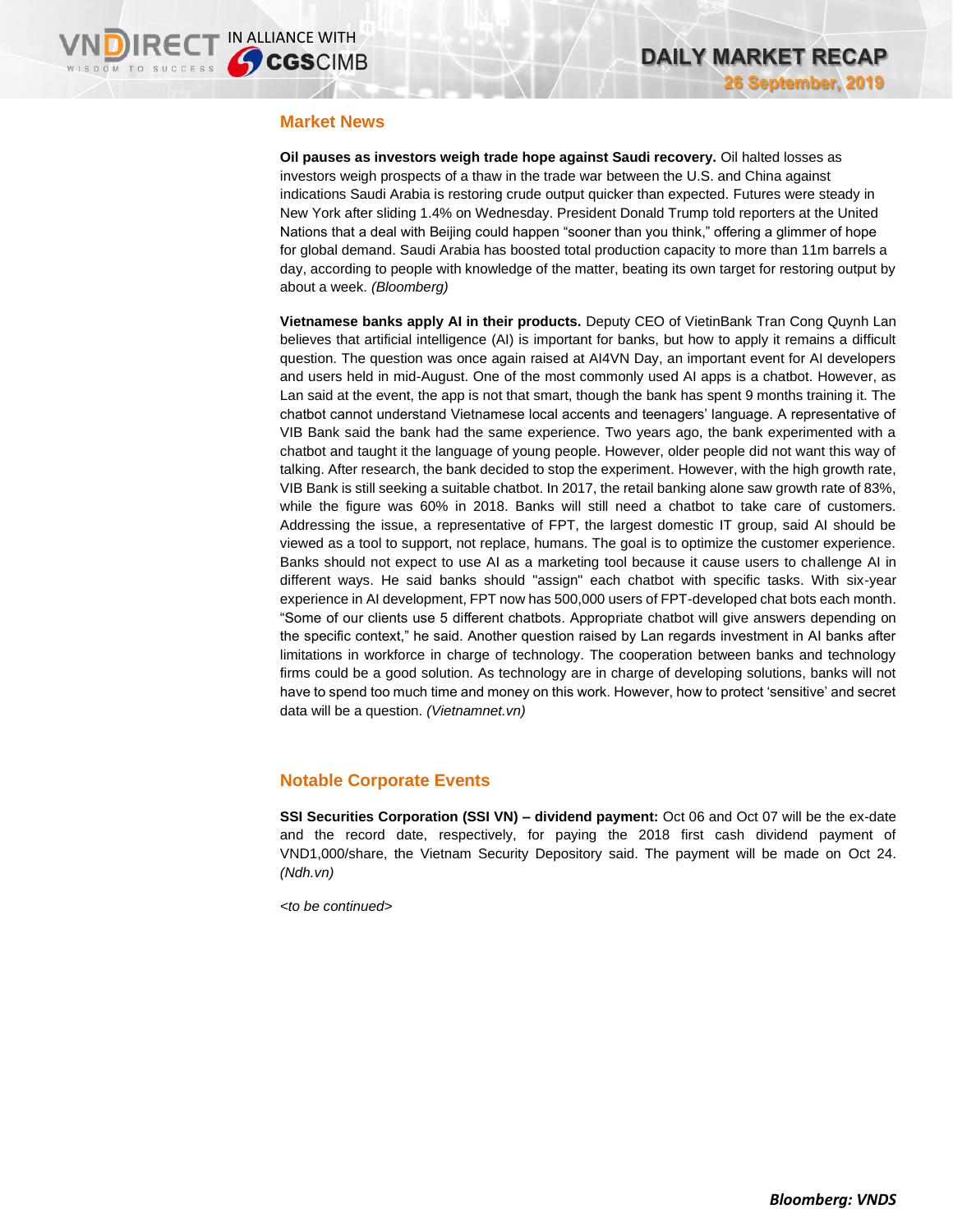**26 September, 2019**

## **COVERAGE SUMMARY**

WISDOM TO SUCCESS

**VNDIRECT IN ALLIANCE WITH** 

| Ticker          | <b>Close</b><br>price | <b>Adjusted</b><br>target<br>price | <b>Dividend</b><br>yield | <b>Potential</b><br>return | <b>Rating</b> | Investment thesis summary/Update                                                                                                                                                                                                                                                                                                                                                                                                                                                                                                       | Latest<br>report |
|-----------------|-----------------------|------------------------------------|--------------------------|----------------------------|---------------|----------------------------------------------------------------------------------------------------------------------------------------------------------------------------------------------------------------------------------------------------------------------------------------------------------------------------------------------------------------------------------------------------------------------------------------------------------------------------------------------------------------------------------------|------------------|
| PC <sub>1</sub> | 21,350                | 24,500                             | 0.0%                     | 14.8%                      | <b>HOLD</b>   | 1. Robust backlog in 2019F. According to the company, the total<br>backlog of the grid erection and installation segment is estimated<br>at VND2,829bn at the beginning of 2019<br>2. Promising outlook for hydropower segment. Investments in<br>hydropower have gradually helped improved PC1's earnings                                                                                                                                                                                                                             | <b>Link</b>      |
| <b>LPB</b>      | 7,600                 | 10,000                             | 0.0%                     | 31.6%                      | ADD           | quality thanks to high margins and recurring, stable revenues.<br>1. LPB has embarked on an extensive branch network expansion<br>initiative that is unmatched by other banks.<br>2. Potential for a boost in fee income from bancassurance.<br>3. LPB is considering migrating to HOSE. A listing on HOSE will<br>increase liquidity for LPB<br>4. High dividend yield on a low valuation.                                                                                                                                            | Link             |
| <b>NLG</b>      | 28,050                | 39,600                             | 1.8%                     | 43.0%                      | <b>ADD</b>    | 1. Project delay has led to haircut of our FY18F presales estimate.<br>2. Project licenses bode well for FY19F launches.<br>3. New land parcel acquired in Dec to support long term growth.                                                                                                                                                                                                                                                                                                                                            | <b>Link</b>      |
| <b>ACV</b>      | 75,800                | 105,000                            | 0.0%                     | 38.5%                      | ADD           | 1. ACV is a robust long-term bet on the aviation growth story than<br>even a basket of domestic airline stocks.<br>2. MOT's divestment of ACV stake to be a significant catalyst.<br>3. High return on capital and superior growth prospects justify<br>valuation premium.                                                                                                                                                                                                                                                             | <b>Link</b>      |
| <b>DPM</b>      | 13,600                | 17,300                             | 7.4%                     | 34.6%                      | <b>ADD</b>    | 1. Core urea business could face near-term margin pressure due<br>to the expected increases in gas input prices, which will outweigh<br>ASP recovery, in our view.<br>2. NH3-NPK project is the earnings growth driver over the next few<br>years, contributing 1.4-2.6tr annually to revenue starting from<br>2018F. However high interest expense and D&A burden could<br>result in annual losses in 2019-20F.<br>3. Pending VAT policy change in Vietnam is expected to boost<br>DPM's gross margin by 2-3% pts from 2019F onwards. | Link             |
| QNS             | 29,900                | 44,300                             | 1.7%                     | 49.8%                      | ADD           | 1. QNS is the leading branded soymilk player in Vietnam and a<br>major sugar producer.<br>2. The company commanded 82% market share of the packaged<br>soymilk market and accounted for around 10% of total nationwide<br>sugar supply in 2017.                                                                                                                                                                                                                                                                                        | Link             |
| <b>LTG</b>      | 23,500                | 27,300                             | 6.8%                     | 23.0%                      | <b>ADD</b>    | 1. Market leader in the CPC segment with 21% market share (vs.<br>second largest player VFG with 8.3% market share). LTG could<br>easily maintain the market leadership in the segment thanks to (1)<br>extensive distribution network, and (2) established long-term<br>relationships with suppliers.<br>2. Long-term strategy is to focus on the Agrifood segment with<br>high potential in export markets such as China, Philippines,<br>Indonesia, etc.<br>3. LTG is trading far below its domestic peers.                         | Link             |
| VCB             | 81,000                | 83,200                             | 1.0%                     | $3.7\%$                    | <b>HOLD</b>   | 1. Solid core earnings growth with earnings from divestment and<br>bancassurance deals creating uncaptured upside<br>2. Strongly positioned to penetrate the retail banking segment.<br>3. Well-regarded bank with best-in-class asset quality and strong<br>deposit franchise.<br>4. Successful private placement enhanced capital buffers.                                                                                                                                                                                           | <u>Link</u>      |
| <b>MBB</b>      | 22,600                | 31,500                             | 0.0%                     | 39.4%                      | <b>ADD</b>    | 1. Solid earnings on improving NIM and strong fee income growth<br>with huge room to continue to boost asset yields.<br>2. Continued shift towards retail lending supports NIM expansion.<br>3. Dynamic strategy to boost fee income.<br>4. Prudent risk management evinced by a clean balance sheet                                                                                                                                                                                                                                   | Link             |
| <b>VPB</b>      | 21,650                | 21,200                             | 0.0%                     | $-2.1%$                    | <b>HOLD</b>   | 1. The leading market player in consumer finance with high returns<br>on capital.<br>2. Stricter credit controls hampered earnings growth in FY18.<br>3. More digitalisation initiatives to grow fee income and cut costs.<br>VPB has launched a new digital platform in SME banking, retail<br>banking and consumer finance.                                                                                                                                                                                                          | <b>Link</b>      |
| <b>TCM</b>      | 23,450                | 28,200                             | 2.2%                     | 22.5%                      | <b>ADD</b>    | 1. The only vertically-integrated textile manufacturer in Vietnam.<br>2. Sears's bankruptcy will dent FY18 and FY19F earnings.<br>3. EVFTA is expected to confer a competitive advantage to TCM<br>due to "Fabric forward Rules of Origin"                                                                                                                                                                                                                                                                                             | <b>Link</b>      |
| <b>HPG</b>      | 22,250                | 26,139                             | 0.0%                     | 17.5%                      | ADD           | 1. We believe HPG will further consolidate its domestic market<br>share.<br>2. Higher sales volume but lower ASP<br>3. Slight delay and capex overruns on the second phase of Dung<br>Quat Steel Complex project.                                                                                                                                                                                                                                                                                                                      | <b>Link</b>      |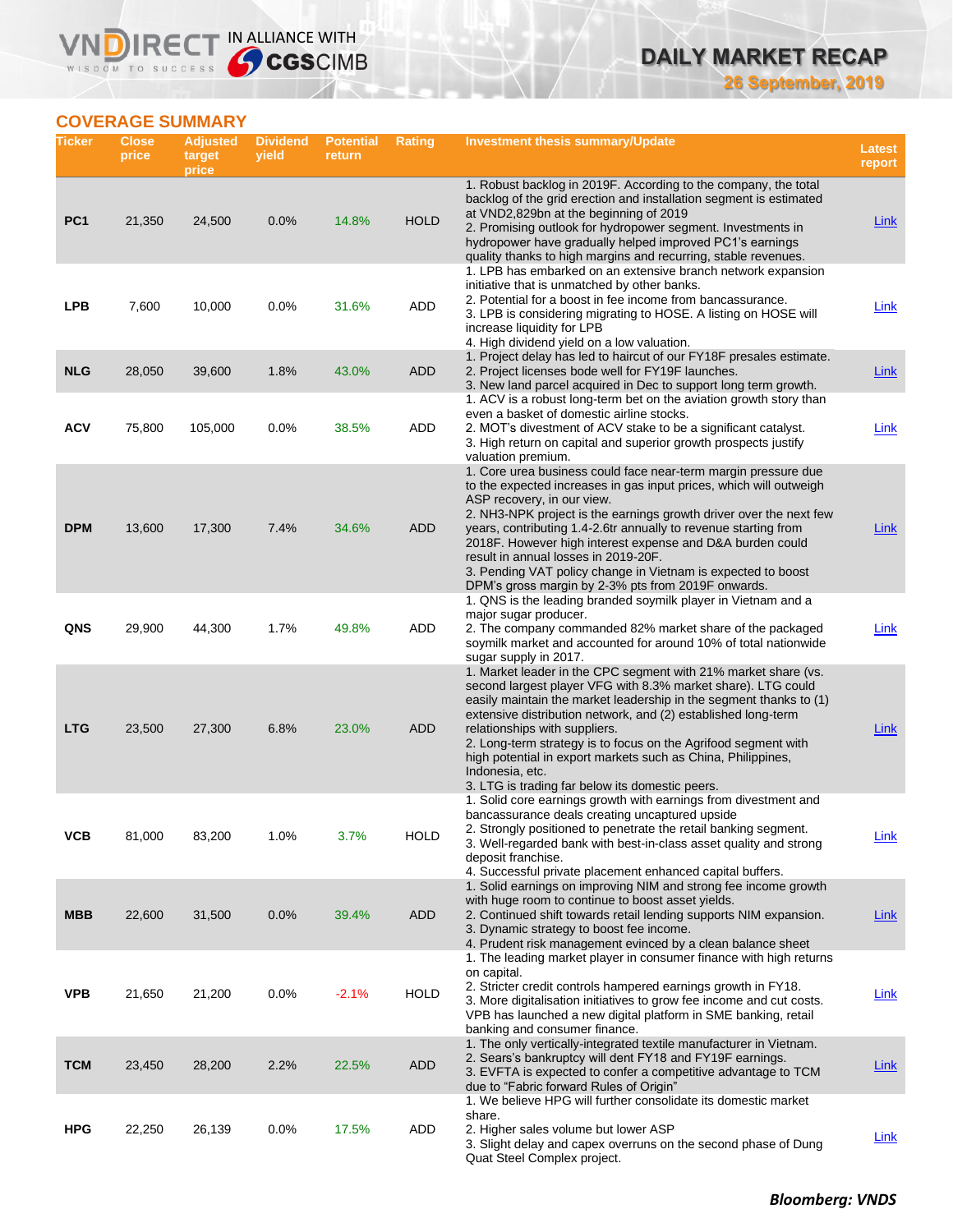**26 September, 2019**

| Ticker     | <b>Close</b><br>price | <b>Adjusted</b><br>target<br>price | <b>Dividend</b><br>yield | <b>Potential</b><br>return | <b>Rating</b> | Investment thesis summary/Update                                                                                                                                                                                                                                                                                                                                                                                                                                                    | <b>Latest</b><br>report |
|------------|-----------------------|------------------------------------|--------------------------|----------------------------|---------------|-------------------------------------------------------------------------------------------------------------------------------------------------------------------------------------------------------------------------------------------------------------------------------------------------------------------------------------------------------------------------------------------------------------------------------------------------------------------------------------|-------------------------|
| <b>PVT</b> | 17,550                | 21,000                             | 6.0%                     | 25.6%                      | <b>ADD</b>    | 1. A beneficiary of secular oil and gas demand growth in Vietnam<br>with stable cash flow and a robust business model.<br>2. PVT boasts a stable business model with assured annual<br>transportation volumes and long-term charter rates.<br>3. We see the ongoing fleet rejuvenation benefitting PVT's long-<br>term prospects.                                                                                                                                                   | Link                    |
| <b>STK</b> | 20,350                | 25,200                             | 7.4%                     | 31.2%                      | ADD           | 1. Second-largest synthetic fiber manufacturer in Vietnam.<br>2. STK is a direct beneficiary of CPTPP and the US-China trade<br>war.<br>3. Trang Bang 5 (TB5) project's commercial operations will start in<br>1Q19F.                                                                                                                                                                                                                                                               | Link                    |
| AAA        | 15,650                | 25,300                             | 13.0%                    | 74.6%                      | <b>ADD</b>    | 1. AAA is the largest plastic packaging manufacturer and exporter<br>in South East Asia, with current production capacity of 8,000<br>tonnes/month.<br>2. AAA will be able to capture market share globally in countries<br>such as Japan and the U.S.<br>3. AAA aims to expand its production and adopt effective cost<br>controls.                                                                                                                                                | Link                    |
| <b>PNJ</b> | 80.700                | 88.000                             | 2.8%                     | 11.9%                      | <b>HOLD</b>   | 1. PNJ is leading the jewellery market in Vietnam with an<br>estimated 30% market share in the branded segment in 2018, per<br>management.<br>2. Extensive store network and still expanding.<br>3. Sustained momentum at PNJ Gold and anticipated turnaround<br>at PNJ Silver to drive strong topline growth.                                                                                                                                                                      | <u>Link</u>             |
| <b>KDH</b> | 25,950                | 28,300                             | 1.9%                     | 11.0%                      | <b>HOLD</b>   | 1. KDH owns 500ha land bank in the inner city area of HCMC<br>following its recent merger with Binh Chanh Construction &<br>Investment (BCI, Unlisted).<br>2. Its strategy to develop mid-range condos and gated townhouse<br>communities makes for a diversified range of products and lowers<br>market risk.<br>3. We believe KDH's high quality housing developments have<br>helped it to establish its brand name among prospective buyers,<br>driving strong sales absorption. | Link                    |
| <b>DCM</b> | 7,500                 | 8,900                              | 12.0%                    | 30.7%                      | ADD           | 1. Parent company PVN guarantees 12% ROE for the company's<br>urea operations in FY15-18F, protecting DCM from adverse<br>market movements.<br>2. Changes to Vietnam's VAT policy in 2018-19F could help<br>expand DCM's gross margin by 3-4% from 2019F onwards, in our<br>view.<br>3. Uncertainty around 2019F input gas price policy, however, is a<br>major risk that could counter positive effects of VAT policy change.                                                      | <u>Link</u>             |
| VTP        | 130,000               | 111,000                            | 1.2%                     | $-13.5%$                   | <b>REDUCE</b> | 1. High growth company in a fast-evolving industry.<br>2. VTP's market share gains can be attributed to advanced<br>technology and strong infrastructure.<br>3. VTP's core sales is expected to grow at a CAGR of 48.5% to<br>2020.<br>4. Healthy financial status with strong cash reserves and high<br>ROE.                                                                                                                                                                       | Link                    |
| <b>ACB</b> | 23,300                | 30,400                             | 4.3%                     | 34.8%                      | ADD           | 1. Well-established retail brand name and customer base.<br>2. Large retail customer base enables a strong fee income<br>franchise.<br>3. Legacy issues resolved, resulting in a healthy balance sheet.                                                                                                                                                                                                                                                                             | <b>Link</b>             |
| <b>GAS</b> | 104,000               | 105,700                            | 5.6%                     | 7.2%                       | <b>HOLD</b>   | 1. Flat oil price outlook could weigh on sales growth<br>2. Depleting gas supply puts pressure on input costs<br>3. Demand and capacity expansion to partly offset rising costs                                                                                                                                                                                                                                                                                                     | <b>Link</b>             |
| <b>PVS</b> | 20,100                | 24,600                             | 3.5%                     | 25.9%                      | ADD           | 1. A diversified oilfield services company with strong financial<br>health<br>2. Key beneficiary of Vietnam's push for renewed dry gas reserves<br>3. Strong earnings growth expected in FY18-21F                                                                                                                                                                                                                                                                                   | <b>Link</b>             |
| <b>PVD</b> | 17,800                | 17,400                             | 0.0%                     | $-2.2%$                    | <b>HOLD</b>   | 1. PVD's rig fleet as young enough to benefit from anticipated<br>global oilfield services market upturn<br>2. We differ in expecting PVD's profitability to turn around in FY19-<br>21F                                                                                                                                                                                                                                                                                            | <u>Link</u>             |
| MSH        | 58,000                | 66,600                             | 6.3%                     | 21.1%                      | ADD           | 1. MSH leads position in apparel manufacturing industry, solidified<br>by a strong customer base of global premium fashion brands.<br>2. A change in product mix with larger contribution from high-<br>margin FOB (Free on Board) apparel production is expected to be<br>the near-term growth driver.                                                                                                                                                                             | Link                    |

**VNDIRECT IN ALLIANCE WITH** 

WISDOM TO SUCCESS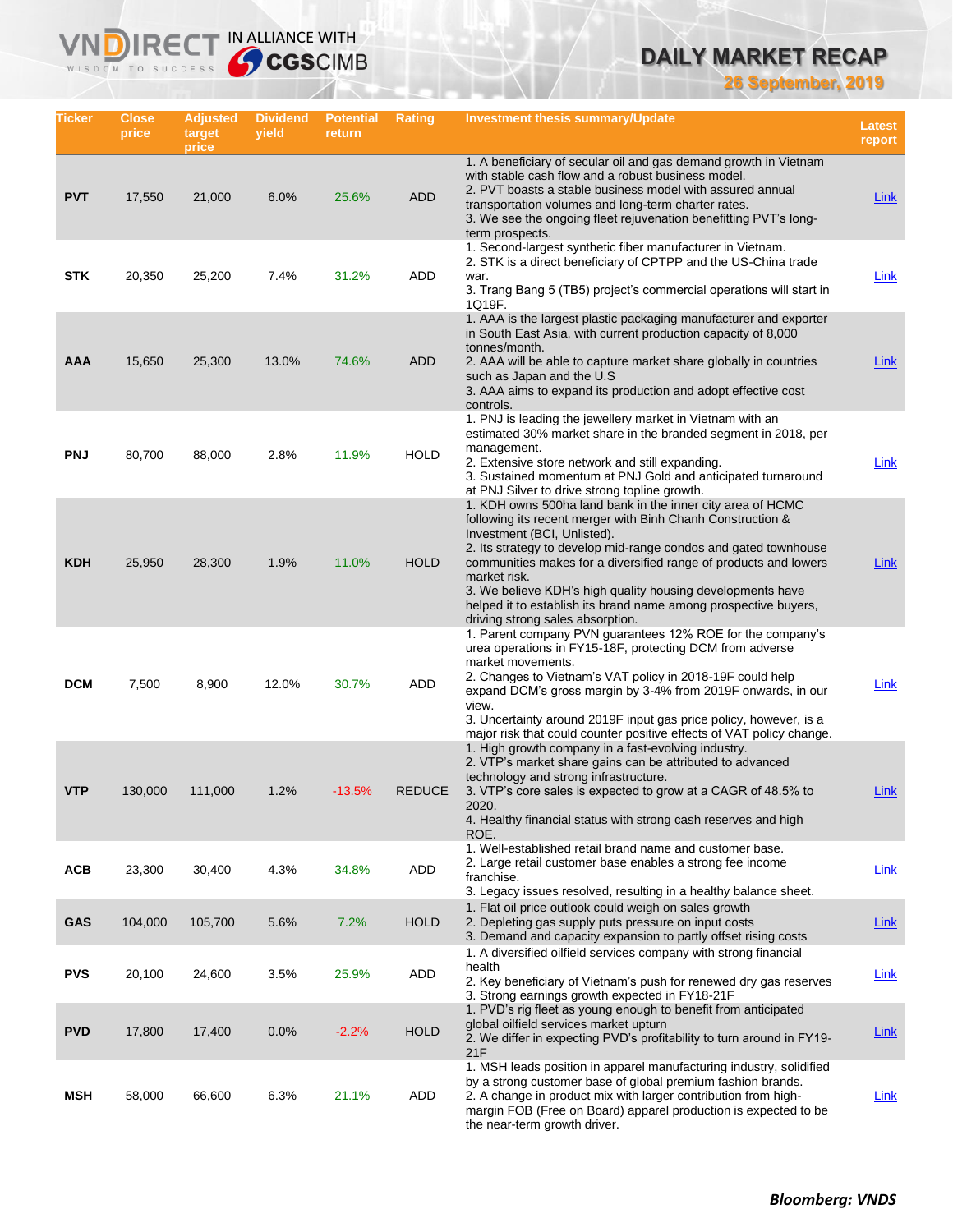**26 September, 2019**

| <b>Ticker</b> | <b>Close</b><br>price | <b>Adjusted</b><br>target<br>price | <b>Dividend</b><br>vield | <b>Potential</b><br>return | <b>Rating</b> | <b>Investment thesis summary/Update</b>                                                                                                                                                                                                                                                                                                             | <b>Latest</b><br>report |
|---------------|-----------------------|------------------------------------|--------------------------|----------------------------|---------------|-----------------------------------------------------------------------------------------------------------------------------------------------------------------------------------------------------------------------------------------------------------------------------------------------------------------------------------------------------|-------------------------|
| <b>MWG</b>    | 126,000               | 140,700                            | 1.2%                     | 12.9%                      | <b>HOLD</b>   | 1. Mobile World Investment Corporation (MWG) is the largest<br>consumer electronics retailer in term of both revenue and<br>earnings.<br>2. We see long-term potential in the grocery retail business,<br>underpinned by: 1) high-growth segment to lure both local and<br>foreign retailers; and 2) improving performance of BHX in late-<br>2018. | Link                    |
| <b>POW</b>    | 12,300                | 18,334                             | 0.0%                     | 49.1%                      | ADD           | 1. The leading gas-fired power producer in Vietnam<br>2. Riding the anticipated power shortage in the South of Vietnam<br>3. Well-positioned to excel in the competitive electricity market<br>4. Vigorous 2019F outlook, solid EPS growth of 16.6% over FY18-<br>21F                                                                               | Link                    |
| <b>TCB</b>    | 23.100                | 27,400                             | 0.0%                     | 18.6%                      | <b>ADD</b>    | 1. Unique ecosystem banking approach that is unmatched by<br>rivals.<br>2. TCB has the strongest and most diversified non-II franchise.<br>3. Advanced technology enables customer-centric system.<br>4. Potential re-rating catalysts and downside risks.                                                                                          | Link                    |
| <b>PPC</b>    | 26,500                | 27,879                             | 9.5%                     | 14.7%                      | <b>HOLD</b>   | 1. Stable operation despite its aged power plants<br>2. Reduced exposure to coal shortage risk<br>3. Decent dividend story                                                                                                                                                                                                                          | Link                    |
| <b>VIB</b>    | 18,200                | 21,200                             | 2.7%                     | 19.2%                      | <b>ADD</b>    | 1. Rising retail lending exposure bolstered earning growth<br>2. VIB is active in product innovation and technology development                                                                                                                                                                                                                     | Link                    |
| <b>KBC</b>    | 14,850                | 17,500                             | 6.7%                     | 24.6%                      | <b>ADD</b>    | 1. Leading Northern IP operator with the second-largest land bank<br>2. Residential property to be a key revenue growth driver in FY19-<br>20F                                                                                                                                                                                                      | Link                    |
| <b>VNM</b>    | 130,000               | 155,600                            | 3.5%                     | 23.2%                      | <b>ADD</b>    | 1. Domestic dairy consumption recovery to be key catalyst<br>2. Innovation and diversified client targets to continue driving growth<br>3. We expect earnings to grow 3.6% yoy in FY19F on higher tax,<br>but record double digit growth in FY20-21F.                                                                                               | Link                    |
| <b>VHM</b>    | 88,700                | 104,300                            | 1.1%                     | 18.7%                      | ADD           | 1. Sizeable land bank to secure pipeline for at least 15 years<br>2. Giant enters the mid-range housing market<br>3. Solid earnings outlook for FY19-21F                                                                                                                                                                                            | Link                    |

**VNDIRECT IN ALLIANCE WITH**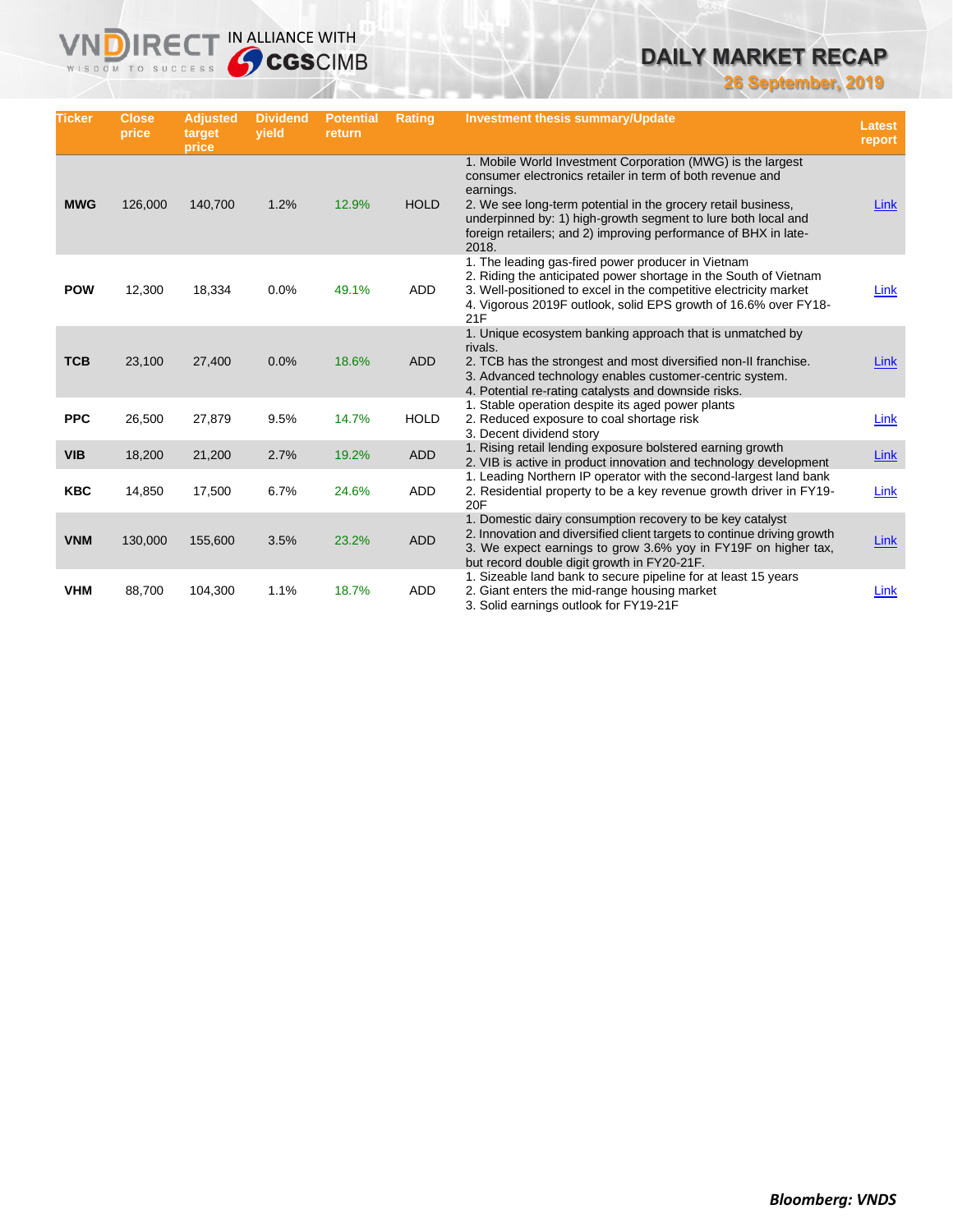### **MARKET MOVEMENTS**

WISDOM TO SUCCESS

ND

| <b>HOSE</b>        |              |       |         |        |            | <b>HNX</b>         |              |       |         |         |            |
|--------------------|--------------|-------|---------|--------|------------|--------------------|--------------|-------|---------|---------|------------|
| <b>Top gainers</b> |              |       |         |        | <b>VND</b> | <b>Top gainers</b> |              |       |         |         | <b>VND</b> |
| <b>Ticker</b>      | Last         | Chg   | $%$ chq | Vol.   | Index      | <b>Ticker</b>      | Last         | Chg   | $%$ chg | Vol.    | Index      |
|                    | <b>Price</b> |       |         |        | impact     |                    | <b>Price</b> |       |         |         | impact     |
| <b>TPC</b>         | 9,630        | 630   | 7.00    | 320    | 0.005      | <b>DPS</b>         | 500          | 100   | 25.00   | 159,300 | 0.003      |
| LAF                | 7,500        | 490   | 6.99    | 10     | 0.002      | <b>API</b>         | 13,200       | 1,200 | 10.00   | 100     | 0.016      |
| L10                | 18,500       | 1,200 | 6.94    | 370    | 0.004      | <b>BED</b>         | 33,000       | 3,000 | 10.00   | 100     | 0.001      |
| <b>FDC</b>         | 14,800       | 950   | 6.86    | 29,630 | 0.011      | C69                | 29,300       | 2,600 | 9.74    | 848,200 | 0.021      |
| <b>MDG</b>         | 11,750       | 750   | 6.82    | 10     | 0.002      | <b>PSD</b>         | 12,600       | 1,100 | 9.57    | 7,400   | 0.005      |
|                    |              |       |         |        |            |                    |              |       |         |         |            |

**IRECT IN ALLIANCE WITH** 

| <b>Top losers</b> |              |          |         |         | <b>VND</b> | <b>Top losers</b> |              |          |          |        |          |
|-------------------|--------------|----------|---------|---------|------------|-------------------|--------------|----------|----------|--------|----------|
| <b>Ticker</b>     | Last         | Chg      | $%$ chq | Vol.    | Index      | <b>Ticker</b>     | Last         | Chg      | $%$ chq  | Vol.   | Index    |
|                   | <b>Price</b> |          |         |         | impact     |                   | <b>Price</b> |          |          |        | impact   |
| <b>FTM</b>        | 2,790        | $-210$   | $-7.00$ | 140.190 | $-0.003$   | <b>NHP</b>        | 500          | $-100$   | $-16.67$ | 22,100 | $-0.002$ |
| <b>HAX</b>        | 17,500       | $-1,300$ | $-6.91$ | 126,620 | $-0.014$   | <b>DBT</b>        | 10,800       | $-1,200$ | $-10.00$ | 1,600  | $-0.009$ |
| YBM               | 7,170        | $-530$   | $-6.88$ | 62,110  | $-0.002$   | <b>NTH</b>        | 27,000       | $-3,000$ | $-10.00$ | 6,600  | $-0.017$ |
| <b>CIG</b>        | 1,900        | $-140$   | $-6.86$ | 14,420  | $-0.001$   | <b>CVN</b>        | 9.200        | $-1.000$ | $-9.80$  | 2,400  | $-0.004$ |
| <b>DIC</b>        | 2.310        | $-170$   | $-6.85$ | 99.790  | $-0.001$   | <b>DNC</b>        | 29.500       | $-3.200$ | $-9.79$  | 100    | $-0.004$ |

|               | <b>Top index movers</b> |       |      |         |              |  |  |  |  |  |  |  |
|---------------|-------------------------|-------|------|---------|--------------|--|--|--|--|--|--|--|
| <b>Ticker</b> | Last                    | Cha   | %chq | Vol.    | <b>Index</b> |  |  |  |  |  |  |  |
|               | <b>Price</b>            |       |      |         | impact       |  |  |  |  |  |  |  |
| <b>VNM</b>    | 130,000                 | 3,600 | 2.85 | 1.61MLN | 1.850        |  |  |  |  |  |  |  |
| <b>GAS</b>    | 104,000                 | 1,600 | 1.56 | 343,280 | 0.904        |  |  |  |  |  |  |  |
| <b>TCB</b>    | 23,100                  | 450   | 1.99 | 2.32MLN | 0.464        |  |  |  |  |  |  |  |
| <b>CTG</b>    | 21,150                  | 350   | 1.68 | 2.31MLN | 0.385        |  |  |  |  |  |  |  |
| <b>VCB</b>    | 81,000                  | 300   | 0.37 | 1.04MLN | 0.328        |  |  |  |  |  |  |  |

|               |              |        |         | <b>VND</b><br><b>Top index laggers</b> |          |  |  |  |  |  |  |  |  |  |  |  |
|---------------|--------------|--------|---------|----------------------------------------|----------|--|--|--|--|--|--|--|--|--|--|--|
| <b>Ticker</b> | Last         | Cha    | %chq    | Vol.<br><b>Index</b>                   |          |  |  |  |  |  |  |  |  |  |  |  |
|               | <b>Price</b> |        |         |                                        | impact   |  |  |  |  |  |  |  |  |  |  |  |
| <b>VHM</b>    | 88,700       | $-800$ | $-0.89$ | 533,860                                | $-0.791$ |  |  |  |  |  |  |  |  |  |  |  |
| <b>VIC</b>    | 119,000      | $-700$ | $-0.58$ | 334.000                                | $-0.691$ |  |  |  |  |  |  |  |  |  |  |  |
| VRE           | 32,750       | $-750$ | $-2.24$ | 4.77MLN                                | $-0.515$ |  |  |  |  |  |  |  |  |  |  |  |
| <b>MSN</b>    | 78,500       | $-500$ | $-0.63$ | 220.020                                | $-0.172$ |  |  |  |  |  |  |  |  |  |  |  |
| <b>HVN</b>    | 32,850       | $-350$ | $-1.05$ | 430,850                                | $-0.146$ |  |  |  |  |  |  |  |  |  |  |  |

| <b>HOSE</b>        |              |       |         |        |              |                    | <b>HNX</b>   |       |       |         |              |  |
|--------------------|--------------|-------|---------|--------|--------------|--------------------|--------------|-------|-------|---------|--------------|--|
| <b>Top gainers</b> |              |       |         |        | <b>VND</b>   | <b>Top gainers</b> |              |       |       |         | <b>VND</b>   |  |
| Ticker             | Last         | Chg   | $%$ chq | Vol.   | <b>Index</b> | Ticker             | Last         | Chg   | %chq  | Vol.    | <b>Index</b> |  |
|                    | <b>Price</b> |       |         |        | impact       |                    | <b>Price</b> |       |       |         | impact       |  |
| <b>TPC</b>         | 9,630        | 630   | 7.00    | 320    | 0.005        | <b>DPS</b>         | 500          | 100   | 25.00 | 159.300 | 0.003        |  |
| LAF                | 7,500        | 490   | 6.99    | 10     | 0.002        | <b>API</b>         | 13,200       | 1,200 | 10.00 | 100     | 0.016        |  |
| L10                | 18.500       | 1.200 | 6.94    | 370    | 0.004        | <b>BED</b>         | 33,000       | 3,000 | 10.00 | 100     | 0.001        |  |
| <b>FDC</b>         | 14,800       | 950   | 6.86    | 29,630 | 0.011        | C69                | 29,300       | 2,600 | 9.74  | 848,200 | 0.021        |  |
| <b>MDG</b>         | 11,750       | 750   | 6.82    | 10     | 0.002        | <b>PSD</b>         | 12,600       | 1,100 | 9.57  | 7,400   | 0.005        |  |

| <b>Top losers</b> |              |          |          |        | <b>VND</b> |
|-------------------|--------------|----------|----------|--------|------------|
| <b>Ticker</b>     | Last         | Cha      | %chq     | Vol.   | Index      |
|                   | <b>Price</b> |          |          |        | impact     |
| <b>NHP</b>        | 500          | $-100$   | $-16.67$ | 22,100 | $-0.002$   |
| <b>DBT</b>        | 10,800       | $-1,200$ | $-10.00$ | 1,600  | $-0.009$   |
| <b>NTH</b>        | 27,000       | $-3,000$ | $-10.00$ | 6,600  | $-0.017$   |
| <b>CVN</b>        | 9,200        | $-1,000$ | $-9.80$  | 2,400  | $-0.004$   |
| <b>DNC</b>        | 29,500       | $-3,200$ | $-9.79$  | 100    | $-0.004$   |

| <b>VND</b><br><b>Top index movers</b> |              |       |         |         |        | Top index movers |              |     |         |         |              |
|---------------------------------------|--------------|-------|---------|---------|--------|------------------|--------------|-----|---------|---------|--------------|
| Ticker                                | Last         | Cha   | $%$ chq | Vol.    | Index  | Ticker           | Last         | Chg | $%$ chq | Vol.    | <b>Index</b> |
|                                       | <b>Price</b> |       |         |         | impact |                  | <b>Price</b> |     |         |         | impact       |
| <b>VNM</b>                            | 130,000      | 3.600 | 2.85    | 1.61MLN | 1.850  | <b>ACB</b>       | 23.300       | 300 | 1.30    | 2.32MLN | 0.499        |
| <b>GAS</b>                            | 104,000      | 1.600 | 1.56    | 343.280 | 0.904  | <b>SHB</b>       | 6,700        | 200 | 3.08    | 3.05MLN | 0.228        |
| TCB                                   | 23.100       | 450   | 1.99    | 2.32MLN | 0.464  | <b>NVB</b>       | 8.300        | 400 | 5.06    | 697.600 | 0.156        |
| <b>CTG</b>                            | 21.150       | 350   | 1.68    | 2.31MLN | 0.385  | <b>SHS</b>       | 8,200        | 600 | 7.89    | 1.68MLN | 0.085        |
| <b>VCB</b>                            | 81,000       | 300   | 0.37    | 1.04MLN | 0.328  | TIG              | 4,000        | 300 | 8.11    | .94MLN  | 0.024        |

|            | <b>Top index laggers</b> |        |         |         | <b>VND</b>   | <b>Top index laggers</b> |              | <b>VND</b> |          |        |              |
|------------|--------------------------|--------|---------|---------|--------------|--------------------------|--------------|------------|----------|--------|--------------|
| Ticker     | Last                     | Chg    | $%$ chq | Vol.    | <b>Index</b> | Ticker                   | Last         | Chg        | $%$ chq  | Vol.   | <b>Index</b> |
|            | <b>Price</b>             |        |         |         | impact       |                          | <b>Price</b> |            |          |        | impact       |
| VHM        | 88.700                   | $-800$ | $-0.89$ | 533.860 | $-0.791$     | <b>PGS</b>               | 32,000       | $-2.000$   | $-5.88$  | 300    | $-0.068$     |
| <b>VIC</b> | 119,000                  | $-700$ | $-0.58$ | 334.000 | $-0.691$     | <b>CTX</b>               | 12.900       | $-1.000$   | $-7.19$  | 100    | $-0.021$     |
| <b>VRE</b> | 32.750                   | $-750$ | $-2.24$ | 4.77MLN | $-0.515$     | <b>DNP</b>               | 14.700       | $-300$     | $-2.00$  | 46.700 | $-0.019$     |
| <b>MSN</b> | 78,500                   | $-500$ | $-0.63$ | 220,020 | $-0.172$     | <b>NTH</b>               | 27,000       | $-3.000$   | $-10.00$ | 6,600  | $-0.017$     |
| <b>HVN</b> | 32,850                   | $-350$ | $-1.05$ | 430.850 | $-0.146$     | S99                      | 8,300        | $-300$     | $-3.49$  | 8.100  | $-0.014$     |

| <b>VND</b><br><b>Top liquidity</b> |              |        |         |         |              | <b>Top liquidity</b> |              |       |         |                   |              |
|------------------------------------|--------------|--------|---------|---------|--------------|----------------------|--------------|-------|---------|-------------------|--------------|
| <b>Ticker</b>                      | Last         | Chg    | $%$ chg | Val.    | <b>Index</b> | <b>Ticker</b>        | Last         | Chg   | $%$ chg | Val.              | <b>Index</b> |
|                                    | <b>Price</b> |        |         | (VNDbn) | impact       |                      | <b>Price</b> |       |         | (VNDbn)           | impact       |
| <b>ROS</b>                         | 26,600       | $-100$ | $-0.37$ | 493     | $-0.017$     | ACB                  | 23,300       | 300   | 1.30    | 54                | 0.499        |
| <b>VNM</b>                         | 130,000      | 3,600  | 2.85    | 208     | 1.850        | <b>PVS</b>           | 20,100       | 0     | 0.00    | 39                | 0.000        |
| <b>VRE</b>                         | 32,750       | $-750$ | $-2.24$ | 157     | $-0.515$     | TNG                  | 18.500       | 400   | 2.21    | 31                | 0.018        |
| SSI                                | 22,650       | 1,000  | 4.62    | 142     | 0.151        | <b>VCS</b>           | 104,000      | 0     | 0.00    | 30                | 0.000        |
| <b>MBB</b>                         | 22,600       | 450    | 2.03    | 98      | 0.287        | C69                  | 29,300       | 2,600 | 9.74    | 24                | 0.021        |
|                                    |              |        |         |         |              |                      |              |       |         | Source: Bloomberg |              |

*Source: Bloomberg*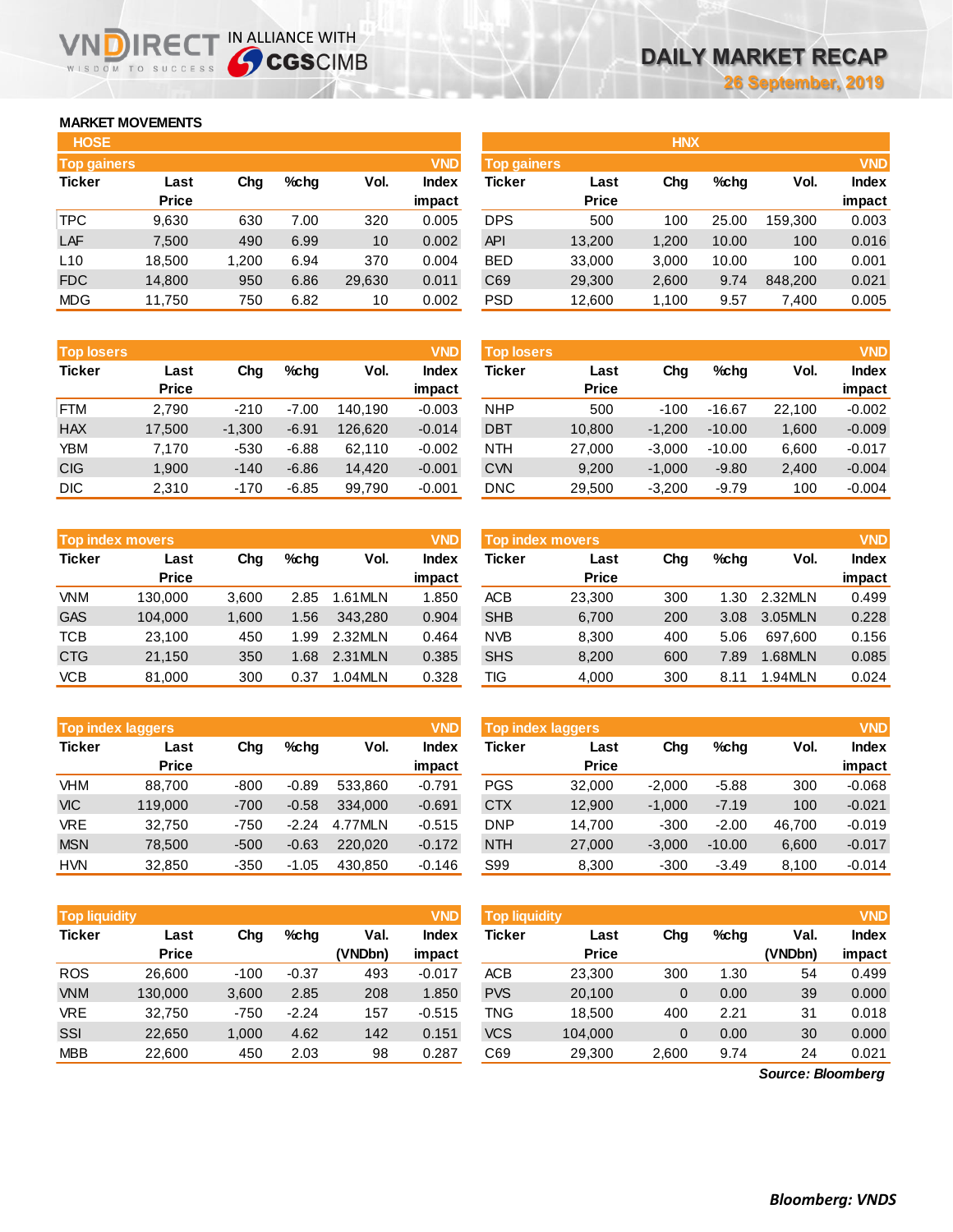### **FOREIGN ACTIVITIES**

WISDOM TO SUCCESS

 $R \in C$ 

IN ALLIANCE WITH

| Volume (Mn'shs)       | <b>HOSE</b> | <b>HNX</b> | <b>Value (VND'bn)</b> | <b>HOSE</b> | <b>HNX</b> |
|-----------------------|-------------|------------|-----------------------|-------------|------------|
| <b>BUY</b>            | 7.5         |            | <b>BUY</b>            | 294.7       | 5.8        |
| % of market           | 5.1%        | 2.1%       | % of market           | 8.7%        | 1.2%       |
| <b>SELL</b>           | 11.5        | 0.3        | <b>SELL</b>           | 375.8       | 5.4        |
| % of market           | 7.8%        | 0.8%       | % of market           | 11.1%       | 1.1%       |
| <b>NET BUY (SELL)</b> | (4.0)       |            | <b>NET BUY (SELL)</b> | (81.1)      | 0.4        |

*Source: HSX, HNX*





| <b>Volume (MIn'shs)</b> | <b>HOSE</b> | <b>HNX</b> | Value (VND'bn)        | <b>HOSE</b> | <b>HNX</b>                  |
|-------------------------|-------------|------------|-----------------------|-------------|-----------------------------|
| <b>BUY</b>              | 2,711.5     | 179.8      | <b>BUY</b>            | 126,051.9   | 3,135.0                     |
| % of market             | 8.8%        | $3.0\%$    | % of market           | 17.7%       | 1.9%                        |
| <b>SELL</b>             | 2,797.8     | 227.3      | <b>SELL</b>           | 117,085.1   | 3,825.7                     |
| % of market             | 9.1%        | 3.7%       | % of market           | 16.4%       | 2.3%                        |
| <b>NET BUY (SELL)</b>   | (86.3)      | (47.5)     | <b>NET BUY (SELL)</b> | 8,967       | (690.8)<br>Source: HSX, HNX |

*Bloomberg: VNDS*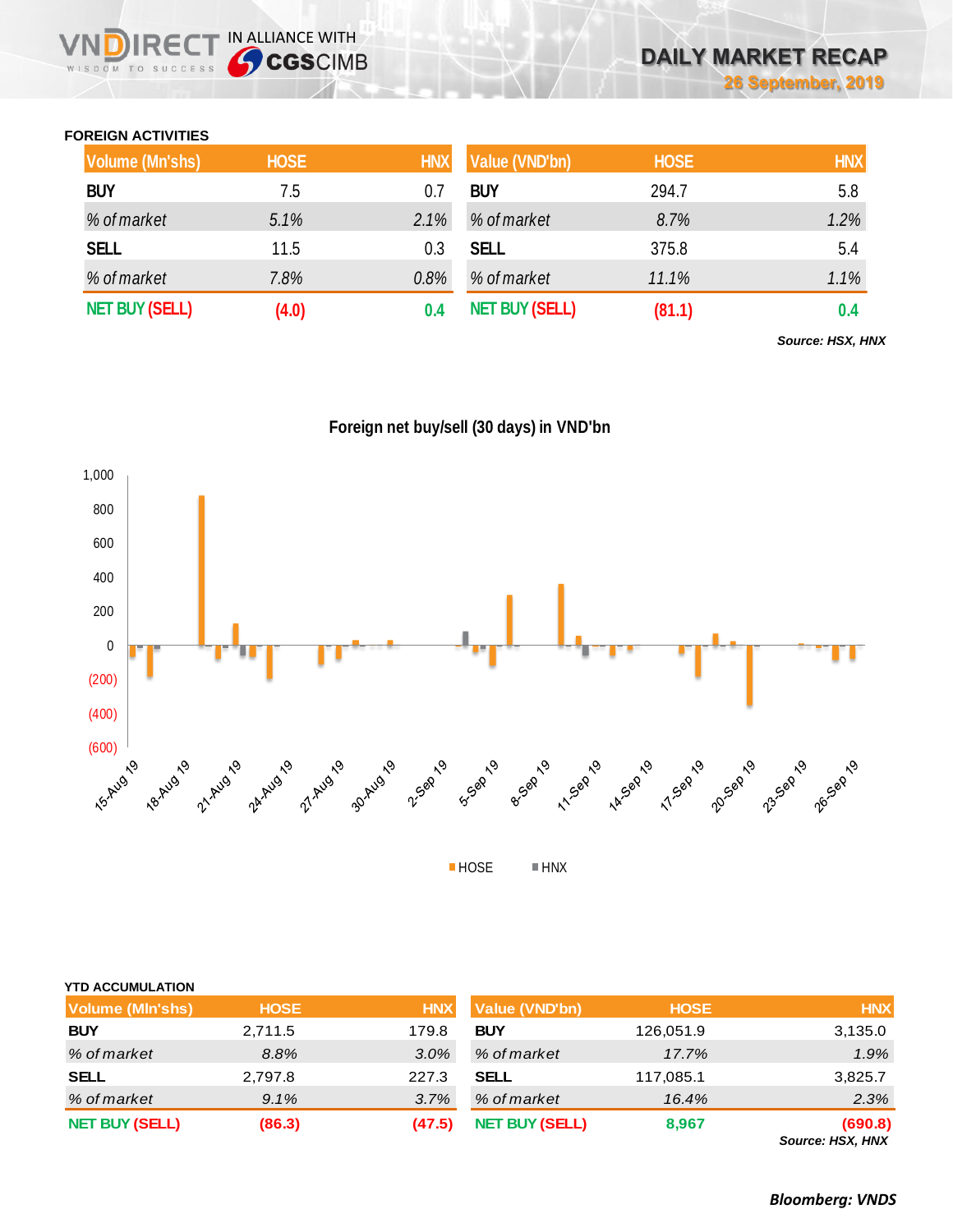#### **FOREIGN ACTIVITIES**

WISDOM TO SUCCESS

n

|               |                               | <b>HOSE</b>  |         |       |                        | <b>HNX</b>                    |                      |               |         |       |                 |  |
|---------------|-------------------------------|--------------|---------|-------|------------------------|-------------------------------|----------------------|---------------|---------|-------|-----------------|--|
|               | Top buy by foreigners (value) |              |         |       | <b>VND'bn</b>          | Top buy by foreigners (value) |                      | <b>VND'bn</b> |         |       |                 |  |
| <b>Ticker</b> | Last<br><b>Price</b>          | Chg          | %chg    | Value | <b>Index</b><br>impact | <b>Ticker</b>                 | Last<br><b>Price</b> | Chg           | $%$ chg | Value | Index<br>impact |  |
| <b>VNM</b>    | 130.000                       | 3,600        | 2.85    | 65.6  | 1.850                  | <b>SHS</b>                    | 8,200                | 600           | 7.89    | 4.7   | 0.000           |  |
| <b>VRE</b>    | 32,750                        | $-750$       | $-2.24$ | 38.4  | $-0.515$               | <b>SRA</b>                    | 9,000                | $-200$        | $-2.17$ | 0.3   | 0.000           |  |
| <b>VCB</b>    | 81,000                        | 300          | 0.37    | 34.3  | 0.328                  | <b>TNG</b>                    | 18,500               | 400           | 2.21    | 0.1   | 0.000           |  |
| <b>VCI</b>    | 35,800                        | $\mathbf{0}$ | 0.00    | 28.9  | 0.000                  | <b>TIG</b>                    | 4,000                | 300           | 8.11    | 0.1   | 0.000           |  |
| <b>HDB</b>    | 26,500                        | 50           | 0.19    | 17.2  | 0.014                  | <b>BVS</b>                    | 10,800               | 200           | 1.89    | 0.1   | 0.000           |  |
|               |                               |              |         |       |                        |                               |                      |               |         |       |                 |  |

IRECT IN ALLIANCE WITH

| <b>HNX</b>    |                               |        |         |       |               |  |  |  |  |  |  |
|---------------|-------------------------------|--------|---------|-------|---------------|--|--|--|--|--|--|
|               | Top buy by foreigners (value) |        |         |       | <b>VND'bn</b> |  |  |  |  |  |  |
| <b>Ticker</b> | Last                          | Cha    | %chq    | Value | <b>Index</b>  |  |  |  |  |  |  |
|               | <b>Price</b>                  |        |         |       | impact        |  |  |  |  |  |  |
| <b>SHS</b>    | 8,200                         | 600    | 7.89    | 4.7   | 0.000         |  |  |  |  |  |  |
| <b>SRA</b>    | 9,000                         | $-200$ | $-2.17$ | 0.3   | 0.000         |  |  |  |  |  |  |
| <b>TNG</b>    | 18,500                        | 400    | 2.21    | 0.1   | 0.000         |  |  |  |  |  |  |
| <b>TIG</b>    | 4,000                         | 300    | 8.11    | 0.1   | 0.000         |  |  |  |  |  |  |
| <b>BVS</b>    | 10,800                        | 200    | 1.89    | 0.1   | 0.000         |  |  |  |  |  |  |

| Top sell by foreigners (value) |                      |        |         |       | <b>VND'bn</b>   | Top sell by foreigners (value) |                      |                |      |       | <b>VND'bn</b>          |
|--------------------------------|----------------------|--------|---------|-------|-----------------|--------------------------------|----------------------|----------------|------|-------|------------------------|
| <b>Ticker</b>                  | Last<br><b>Price</b> | Chg    | $%$ chq | Value | Index<br>impact | <b>Ticker</b>                  | Last<br><b>Price</b> | Chg            | %chg | Value | <b>Index</b><br>impact |
| <b>VCB</b>                     | 81.000               | 300    | 0.37    | 67.7  | 0.328           | <b>PVS</b>                     | 20.100               | 0              | 0.00 | 2.6   | 0.000                  |
| <b>VRE</b>                     | 32,750               | $-750$ | $-2.24$ | 53.5  | $-0.515$        | <b>VCS</b>                     | 104.000              | $\overline{0}$ | 0.00 | 1.5   | 0.000                  |
| E1VFVN30                       | 15.200               | 40     | 0.26    | 33.8  | 0.000           | PVI                            | 33,600               | 0              | 0.00 | 0.4   | 0.000                  |
| <b>HDB</b>                     | 26,500               | 50     | 0.19    | 28.8  | 0.014           | <b>PVG</b>                     | 6,100                | $\overline{0}$ | 0.00 | 0.3   | 0.000                  |
| <b>HPG</b>                     | 22,250               | 350    | 1.60    | 24.6  | 0.285           | <b>SHS</b>                     | 8,200                | 600            | 7.89 | 0.2   | 0.000                  |

|               | Top net buy by foreigners (value) |       |         |       |                        |            | <b>VND'bn</b><br>Top net buy by foreigners (value) |          |         |       |                        |  |
|---------------|-----------------------------------|-------|---------|-------|------------------------|------------|----------------------------------------------------|----------|---------|-------|------------------------|--|
| <b>Ticker</b> | Last<br><b>Price</b>              | Chg   | $%$ chq | Value | <b>Index</b><br>impact | Ticker     | Last<br><b>Price</b>                               | Chg      | %chg    | Value | <b>Index</b><br>impact |  |
| <b>VNM</b>    | 130.000                           | 3,600 | 2.85    | 45.7  | .850                   | <b>SHS</b> | 8.200                                              | 600      | 7.89    | 4.6   | 0.000                  |  |
| VCI           | 35,800                            | 0     | 0.00    | 14.5  | 0.000                  | <b>SRA</b> | 9,000                                              | $-200$   | $-2.17$ | 0.3   | 0.000                  |  |
| <b>KDH</b>    | 25,950                            | -50   | $-0.19$ | 5.8   | $-0.008$               | <b>SLS</b> | 41.500                                             | $-1.500$ | $-3.49$ | 0.1   | 0.000                  |  |
| <b>HCM</b>    | 24,800                            | 1,150 | 4.86    | 5.7   | 0.104                  | <b>TIG</b> | 4,000                                              | 300      | 8.11    | 0.1   | 0.000                  |  |
| <b>MSH</b>    | 58,000                            | 500   | 0.87    | 3.5   | 0.007                  | AMV        | 18.900                                             | 100      | 0.53    | 0.1   | 0.000                  |  |

|               | <b>VND'bn</b><br>Top net sell by foreigners (value) |        |         |         |                 |                                       | Top net sell by foreigners (value) |              |      |         |                        |  |
|---------------|-----------------------------------------------------|--------|---------|---------|-----------------|---------------------------------------|------------------------------------|--------------|------|---------|------------------------|--|
| <b>Ticker</b> | Last<br><b>Price</b>                                | Chg    | $%$ chg | Value   | Index<br>impact | Ticker<br>Chg<br>Last<br><b>Price</b> |                                    |              | %chg | Value   | <b>Index</b><br>impact |  |
| <b>VCB</b>    | 81.000                                              | 300    | 0.37    | $-33.4$ | 0.328           | <b>PVS</b>                            | 20.100                             | 0            | 0.00 | $-2.60$ | 0.000                  |  |
| E1VFVN30      | 15,200                                              | 40     | 0.26    | $-25.6$ | 0.000           | <b>VCS</b>                            | 104.000                            | 0            | 0.00 | $-1.39$ | 0.000                  |  |
| <b>VHM</b>    | 88.700                                              | $-800$ | $-0.89$ | $-22.1$ | $-0.791$        | <b>PVI</b>                            | 33,600                             | 0            | 0.00 | $-0.43$ | 0.000                  |  |
| <b>VRE</b>    | 32,750                                              | $-750$ | $-2.24$ | $-15.1$ | $-0.515$        | <b>PVG</b>                            | 6,100                              | $\mathbf{0}$ | 0.00 | $-0.28$ | 0.000                  |  |
| <b>HPG</b>    | 22,250                                              | 350    | 1.60    | $-13.4$ | 0.285           | <b>BVS</b>                            | 10.800                             | 200          | 1.89 | $-0.07$ | 0.000                  |  |

*26-Sep-19*

*Source: Bloomberg, HOSE, HNX*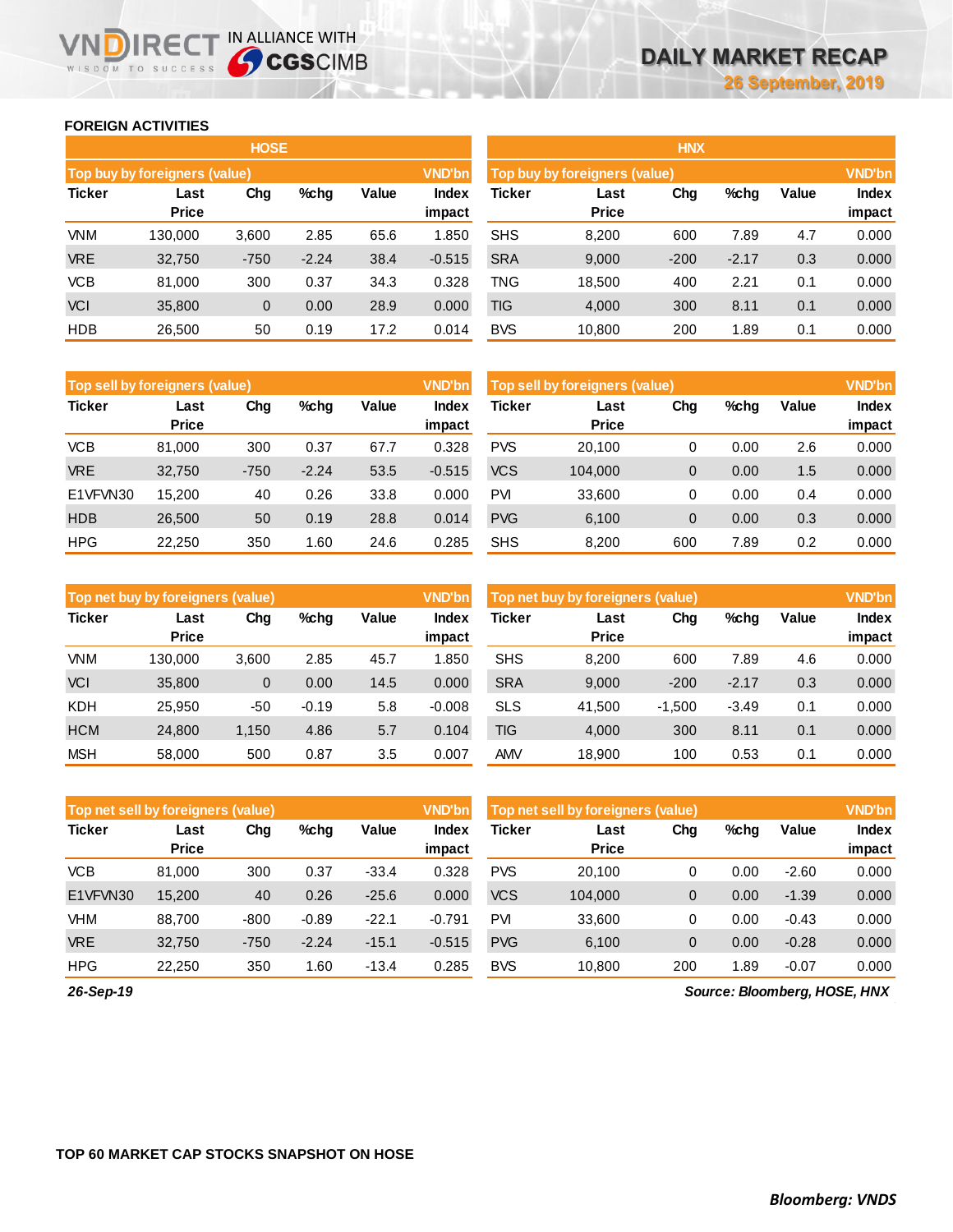| 26 September, 2019<br><b>ROE</b><br><b>ROA</b><br>No. Ticker<br><b>Price</b><br>Price change (%)<br>Mkt. Cap Outs. Vol. Float ratio<br>Avail. Fil Ave. daily vol.<br>P/E<br>P/B<br><b>VND</b><br>$\%$<br>3M<br><b>US\$mln</b><br>%<br>$\frac{9}{6}$<br>1 <sub>M</sub><br>6M<br><b>MIn'shs</b><br>$% (30 \, \text{days-shs})$<br>$\boldsymbol{\mathsf{x}}$<br>$\boldsymbol{\mathsf{x}}$<br>1 VIC VM<br>119,000<br>$-4.6$<br>4.7<br>17,162<br>3,346<br>53.4<br>21.7<br>72.4<br>4.8<br>8.3<br>1.7<br>1.8<br>356,507<br>2 VCB VM<br>81,000<br>4.1<br>14.9<br>23.7<br>12,949<br>3,709<br>25.2<br>6.2<br>17.1<br>3.9<br>25.6<br>1.6<br>742,031<br>3 VHM VM<br>88,700<br>12.3<br>$-1.3$<br>3,350<br>33.9<br>19.7<br>6.9<br>57.0<br>16.7<br>3.3<br>12,806<br>30.3<br>471,441<br>4 VNM VM<br>41.1<br>35.0<br>27.6<br>130,000<br>7.9<br>5.3<br>$-4.8$<br>9,757<br>1,741<br>46.2<br>733,181<br>23.8<br>8.0<br>5 GAS VM<br>104,000<br>2.5<br>$-0.7$<br>7.1<br>8,579<br>1,914<br>4.2<br>45.3<br>281,840<br>17.1<br>4.5<br>26.9<br>17.7<br>6 SAB VM<br>$-3.6$<br>5.1<br>7,283<br>10.4<br>36.6<br>27.1<br>19.5<br>263,500<br>$-6.6$<br>641<br>22,494<br>39.1<br>9.6<br>7 BID VM<br>40,150<br>17.1<br>3,419<br>4.4<br>19.2<br>13.7<br>0.5<br>6.1<br>23.5<br>5,916<br>26.7<br>1,353,508<br>2.5<br>8 MSN VM<br>$-8.2$<br>$-5.5$<br>15.6<br>5.7<br>78,500<br>3.3<br>3,955<br>1,169<br>25.8<br>8.6<br>393,714<br>23.8<br>2.9<br>9 TCB VM<br>13.2<br>17.0<br>2.7<br>23,100<br>8.7<br>$-9.4$<br>3,481<br>3,497<br>79.7<br>0.0<br>2,202,213<br>9.2<br>1.4<br>10 CTG VM<br>21,150<br>4.2<br>1.2<br>$-5.4$<br>3,394<br>0.0<br>1.1<br>7.8<br>3,723<br>35.5<br>2,344,209<br>14.4<br>0.5<br>32,750<br>$-4.7$<br>17.2<br>6.3<br>11 VRE VM<br>$-6.2$<br>$-0.5$<br>3,287<br>2,329<br>100.0<br>1,561,259<br>31.7<br>2.7<br>8.8<br>12 PLX VM<br>60,600<br>8.9<br>6.7<br>20.1<br>6.2<br>$-0.3$<br>$-3.5$<br>5.0<br>3,110<br>1,191<br>326,798<br>18.1<br>3.6<br>13 VJC VM<br>15.3<br>43.3<br>136,000<br>3.0<br>9.5<br>3,071<br>524<br>51.5<br>10.1<br>757,551<br>13.8<br>5.2<br>15.1<br>14 HPG VM<br>22,250<br>$-2.4$<br>$-2.8$<br>52.1<br>11.0<br>19.9<br>$-8.5$<br>2,648<br>2,761<br>4,751,342<br>8.1<br>1.4<br>10.3<br>15 NVL VM<br>17.8<br>62,200<br>0.3<br>3.8<br>9.9<br>2,494<br>930<br>31.5<br>31.2<br>474,424<br>17.4<br>2.9<br>5.0<br>8.2<br>443<br>5.4<br>16 MWG VM<br>126,000<br>35.8<br>49.8<br>2,404<br>89.6<br>0.0<br>843,664<br>16.0<br>38.6<br>12.1<br>17 VPB VM<br>21,650<br>7.7<br>12.8<br>7.2<br>2,293<br>2,457<br>69.2<br>0.0<br>1,850,725<br>7.2<br>20.6<br>2.3<br>1.4<br>18 MBB VM<br>22,600<br>4.8<br>17.1<br>10.2<br>2,223<br>2,282<br>77.3<br>0.0<br>1.5<br>21.7<br>1.9<br>5,077,502<br>7.6<br>19 BVHVM<br>72,300<br>$-7.1$<br>$-10.5$<br>$-23.6$<br>2,184<br>701<br>27.9<br>23.7<br>48.0<br>3.3<br>6.8<br>0.9<br>150,778<br>20 HVN VM<br>$-12.4$<br><b>N/A</b><br>2.7<br>20.1<br>13.4<br>2.7<br>32,850<br>$-20.9$<br>2,008<br>1,418<br>449,572<br>18.8<br>2.6<br>21 FPT VM<br>57,700<br>7.4<br>25.0<br>41.8<br>1,687<br>678<br>76.4<br>0.0<br>1,906,409<br>2.9<br>23.4<br>10.4<br>13.3<br>22 POW VM<br>$-4.7$<br>$-17.2$<br>88.5<br>1.2<br>7.8<br>12,300<br>$-16.9$<br>1,242<br>2,342<br>34.4<br>824,262<br>15.0<br>3.2<br>0.8<br>$-0.4$<br>$-12.5$<br>72.6<br>23 HDB VM<br>26,500<br>1,120<br>981<br>5.7<br>1,307,123<br>9.1<br>1.7<br>19.1<br>1.4<br>24 EIB VM<br>$-6.8$<br>0.0<br>16,400<br>$-2.7$<br>$-11.1$<br>869<br>1,229<br>94.0<br>105,410<br>37.8<br>1.3<br>3.5<br>0.3<br>$-7.0$<br>$-13.0$<br>832<br>8.8<br>0.5<br>25 STB VM<br>10,700<br>1.4<br>1,804<br>93.8<br>11.0<br>3,230,990<br>8.9<br>0.8<br>26 TPB VM<br>22,500<br>$-0.2$<br>$-0.9$<br>802<br>69.8<br>0.0<br>1.6<br>21.8<br>1.7<br>7.7<br>827<br>261,160<br>8.4<br>27 PNJ VM<br>80,700<br>$-3.7$<br>7.9<br>223<br>0.0<br>27.9<br>17.8<br>10.9<br>774<br>73.1<br>680,800<br>17.1<br>4.4<br>$-9.1$<br>744<br>232<br>11.7<br>5.5<br>28 BHN VM<br>74,500<br>$-20.3$<br>$-16.3$<br>0.9<br>31.4<br>5,334<br>34.0<br>3.8<br>29 HNG VM<br>$-8.8$<br>$-2.8$<br>741<br>36.7<br>$-4.8$<br>15,500<br>$-6.6$<br>1,109<br>48.6<br>895,916<br><b>N/A</b><br>1.4<br>$-13.9$<br>30 ROS VM<br>$-0.7$<br>$-11.2$<br>651<br>27.0<br>46.5<br>14,142,760<br>2.5<br>26,600<br>$-18.3$<br>568<br>74.1<br>3.5<br>1.9<br>31 KDH VM<br>7.7<br>9.0<br>609<br>80.9<br>11.9<br>7.9<br>25,950<br>8.8<br>544<br>3.1<br>314,026<br>17.5<br>2.0<br>32 REE VM<br>9.2<br>25.7<br>530<br>39,650<br>23.9<br>310<br>84.4<br>0.0<br>1,169,380<br>7.5<br>1.3<br>18.1<br>10.1<br>$-22.1$<br>45.7<br>20.2<br>15.2<br>33 DHG VM<br>91,900<br>$-1.4$<br>$-13.5$<br>518<br>131<br>5.6<br>9,402<br>19.9<br>3.9<br>34 SSIVM<br>22,650<br>4.9<br>$-8.7$<br>$-16.4$<br>496<br>508<br>63.2<br>43.2<br>1.2<br>10.9<br>4.2<br>1,388,536<br>11.3<br>35 GEX VM<br>12.1<br>12.7<br>467<br>488<br>32.3<br>9.9<br>19.1<br>22,200<br>15.5<br>78.0<br>623,112<br>1.8<br>6.1<br>36 SBT VM<br>407<br>18,000<br>12.5<br>5.0<br>$-1.1$<br>525<br>28.7<br>93.9<br>1,328,060<br>33.2<br>1.6<br>4.9<br>1.9<br>37 DXG VM<br>16,900<br>18.2<br>14.9<br>$-1.6$<br>381<br>514<br>77.4<br>2.3<br>1,888,663<br>5.7<br>1.4<br>27.0<br>9.2<br>4.9<br>38 VGC VM<br>$-5.9$<br><b>N/A</b><br>373<br>448<br>28.7<br>35.5<br>1.3<br>9.1<br>3.4<br>19,300<br>408,714<br>14.5<br>9.2<br>371<br>353<br>5.9<br>4.4<br>39 TCH VM<br>24,350<br>15.1<br>7.7<br>50.0<br>42.1<br>1,278,495<br>32.4<br>1.9<br>40 PDR VM<br>26,200<br>0.4<br>2.5<br>16.8<br>370<br>328<br>37.2<br>41.7<br>709,017<br>19.2<br>5.7<br>13.4<br>2.3<br>41 PPC VM<br>26,500<br>17.2<br>1.9<br>$-10.5$<br>11.8<br>366<br>321<br>24.6<br>33.5<br>283,886<br>8.6<br>1.5<br>13.2<br>42 GMD VM<br>27,900<br>$-1.4$<br>5.7<br>357<br>82.2<br>0.0<br>1.4<br>9.4<br>6.5<br>297<br>751,146<br>14.8<br>6.1<br>43 SCS VM<br>161,000<br>1.8<br>3.9<br>0.6<br>347<br>50<br>99.1<br>28.1<br>14,688<br>20.9<br>10.8<br>48.6<br>43.6<br>44 PHR VM<br>57,800<br>$-18.4$<br>$-0.2$<br>20.7<br>338<br>135<br>33.0<br>42.3<br>538,335<br>13.2<br>2.9<br>21.4<br>11.8<br>45 HCM VM<br>24,800<br>19.2<br>5.5<br>$-13.3$<br>327<br>306<br>57.3<br>43.8<br>1,110,336<br>11.1<br>17.3<br>1.8<br>6.7<br>46 PVD VM<br>323<br>17,800<br>$-0.8$<br>2.0<br>11.6<br>421<br>49.4<br>26.3<br>2,741,165<br>0.6<br>4.0<br>2.5<br>14.5<br>$-6.0$<br>0.1<br>47 CTD VM<br>96,300<br>$-0.7$<br>$-31.4$<br>317<br>76<br>67.5<br>34,728<br>7.1<br>0.9<br>13.4<br>7.1<br>48 VHC VM<br>315<br>79,200<br>$-0.9$<br>$-10.5$<br>$-8.1$<br>92<br>37.9<br>65.3<br>128,507<br>4.2<br>1.6<br>45.2<br>30.4<br>49 LGC VM<br>37,000<br>$-15.9$<br>12.6<br>308<br>193<br>0.6<br>4.0<br>1,339<br>10.9<br>2.9<br>16.0<br>24.1<br>2.5<br>50 KBC VM<br>$-5.1$<br>4.2<br>4.2<br>301<br>470<br>71.4<br>23.9<br>9.7<br>14,850<br>2,053,305<br>8.0<br>0.7<br>5.3<br>0.5<br>300<br>51 NLG VM<br>28,050<br>3.8<br>14.1<br>248<br>61.4<br>0.0<br>667,071<br>8.1<br>1.6<br>19.2<br>8.7<br>52 NT2 VM<br>24,050<br>$-3.4$<br>$-10.6$<br>$-10.1$<br>298<br>288<br>32.3<br>29.0<br>305,251<br>10.7<br>1.7<br>16.9<br>7.4<br>53 VPI VM<br>42,000<br>1.4<br>0.8<br>1.0<br>290<br>160<br>100.0<br>41.7<br>309,549<br>20.6<br>8.1<br>15.9<br>3.0<br>54 VCIVM<br>66.0<br>35,800<br>6.7<br>16.6<br>$-5.8$<br>254<br>164<br>61.9<br>52,388<br>7.1<br>24.7<br>12.7<br>1.6<br>0.7<br>55 HT1 VM<br>15,150<br>$-1.3$<br>$-5.6$<br>249<br>382<br>99.9<br>42.7<br>80,227<br>9.1<br>11.7<br>6.0<br>1.1<br>56 GEG VM<br>27,000<br><b>N/A</b><br><b>N/A</b><br><b>N/A</b><br>237<br>204<br>58.5<br>13.0<br>82,122<br>25.0<br>2.4<br>7.8<br>4.8<br>57 DPM VM<br>13,600<br>0.0<br>$-13.1$<br>$-31.5$<br>229<br>391<br>36.7<br>29.8<br>357,751<br>0.7<br>5.0<br>3.5<br>16.0<br>58 HPX VM<br>26,450<br>0.2<br>228<br>90.3<br>$-0.9$<br>7.7<br>200<br>35.2<br>397,463<br>2.1<br>19.3<br>11.8<br>6.4<br>59 CII VM<br>20,750<br>222<br>2.2<br>$-7.6$<br>$-15.1$<br>248<br>86.2<br>18.5<br>519,808<br>53.6<br>1.9<br>0.4<br>1.0<br>60 PVT VM<br>$-0.8$<br>7.3<br>1.4<br>213<br>281<br>38.0<br>18.4<br>7.2<br>1.2<br>17.7<br>6.7<br>17,550<br>749,762 | WISDOM TO SUCCESS | <b>Sy CGS</b> CIMB |  |  | <b>DAILY MARKET RECAP</b> |  |  |  |  |  |
|---------------------------------------------------------------------------------------------------------------------------------------------------------------------------------------------------------------------------------------------------------------------------------------------------------------------------------------------------------------------------------------------------------------------------------------------------------------------------------------------------------------------------------------------------------------------------------------------------------------------------------------------------------------------------------------------------------------------------------------------------------------------------------------------------------------------------------------------------------------------------------------------------------------------------------------------------------------------------------------------------------------------------------------------------------------------------------------------------------------------------------------------------------------------------------------------------------------------------------------------------------------------------------------------------------------------------------------------------------------------------------------------------------------------------------------------------------------------------------------------------------------------------------------------------------------------------------------------------------------------------------------------------------------------------------------------------------------------------------------------------------------------------------------------------------------------------------------------------------------------------------------------------------------------------------------------------------------------------------------------------------------------------------------------------------------------------------------------------------------------------------------------------------------------------------------------------------------------------------------------------------------------------------------------------------------------------------------------------------------------------------------------------------------------------------------------------------------------------------------------------------------------------------------------------------------------------------------------------------------------------------------------------------------------------------------------------------------------------------------------------------------------------------------------------------------------------------------------------------------------------------------------------------------------------------------------------------------------------------------------------------------------------------------------------------------------------------------------------------------------------------------------------------------------------------------------------------------------------------------------------------------------------------------------------------------------------------------------------------------------------------------------------------------------------------------------------------------------------------------------------------------------------------------------------------------------------------------------------------------------------------------------------------------------------------------------------------------------------------------------------------------------------------------------------------------------------------------------------------------------------------------------------------------------------------------------------------------------------------------------------------------------------------------------------------------------------------------------------------------------------------------------------------------------------------------------------------------------------------------------------------------------------------------------------------------------------------------------------------------------------------------------------------------------------------------------------------------------------------------------------------------------------------------------------------------------------------------------------------------------------------------------------------------------------------------------------------------------------------------------------------------------------------------------------------------------------------------------------------------------------------------------------------------------------------------------------------------------------------------------------------------------------------------------------------------------------------------------------------------------------------------------------------------------------------------------------------------------------------------------------------------------------------------------------------------------------------------------------------------------------------------------------------------------------------------------------------------------------------------------------------------------------------------------------------------------------------------------------------------------------------------------------------------------------------------------------------------------------------------------------------------------------------------------------------------------------------------------------------------------------------------------------------------------------------------------------------------------------------------------------------------------------------------------------------------------------------------------------------------------------------------------------------------------------------------------------------------------------------------------------------------------------------------------------------------------------------------------------------------------------------------------------------------------------------------------------------------------------------------------------------------------------------------------------------------------------------------------------------------------------------------------------------------------------------------------------------------------------------------------------------------------------------------------------------------------------------------------------------------------------------------------------------------------------------------------------------------------------------------------------------------------------------------------------------------------------------------------------------------------------------------------------------------------------------------------------------------------------------------------------------------------------------------------------------------------------------------------------------------------------------------------------------------------------------------------------------------------------------------------------------------------------------------------------------------------------------------------------------------------------------------------------------------------------------------------------------------------------------------------------------------------------------------------------------------------------------------------------------------------------------------------------------------------------------------------------------------------------------------------------|-------------------|--------------------|--|--|---------------------------|--|--|--|--|--|
|                                                                                                                                                                                                                                                                                                                                                                                                                                                                                                                                                                                                                                                                                                                                                                                                                                                                                                                                                                                                                                                                                                                                                                                                                                                                                                                                                                                                                                                                                                                                                                                                                                                                                                                                                                                                                                                                                                                                                                                                                                                                                                                                                                                                                                                                                                                                                                                                                                                                                                                                                                                                                                                                                                                                                                                                                                                                                                                                                                                                                                                                                                                                                                                                                                                                                                                                                                                                                                                                                                                                                                                                                                                                                                                                                                                                                                                                                                                                                                                                                                                                                                                                                                                                                                                                                                                                                                                                                                                                                                                                                                                                                                                                                                                                                                                                                                                                                                                                                                                                                                                                                                                                                                                                                                                                                                                                                                                                                                                                                                                                                                                                                                                                                                                                                                                                                                                                                                                                                                                                                                                                                                                                                                                                                                                                                                                                                                                                                                                                                                                                                                                                                                                                                                                                                                                                                                                                                                                                                                                                                                                                                                                                                                                                                                                                                                                                                                                                                                                                                                                                                                                                                                                                                                                                                                                                                                                                                                                                                                                                   |                   |                    |  |  |                           |  |  |  |  |  |
|                                                                                                                                                                                                                                                                                                                                                                                                                                                                                                                                                                                                                                                                                                                                                                                                                                                                                                                                                                                                                                                                                                                                                                                                                                                                                                                                                                                                                                                                                                                                                                                                                                                                                                                                                                                                                                                                                                                                                                                                                                                                                                                                                                                                                                                                                                                                                                                                                                                                                                                                                                                                                                                                                                                                                                                                                                                                                                                                                                                                                                                                                                                                                                                                                                                                                                                                                                                                                                                                                                                                                                                                                                                                                                                                                                                                                                                                                                                                                                                                                                                                                                                                                                                                                                                                                                                                                                                                                                                                                                                                                                                                                                                                                                                                                                                                                                                                                                                                                                                                                                                                                                                                                                                                                                                                                                                                                                                                                                                                                                                                                                                                                                                                                                                                                                                                                                                                                                                                                                                                                                                                                                                                                                                                                                                                                                                                                                                                                                                                                                                                                                                                                                                                                                                                                                                                                                                                                                                                                                                                                                                                                                                                                                                                                                                                                                                                                                                                                                                                                                                                                                                                                                                                                                                                                                                                                                                                                                                                                                                                   |                   |                    |  |  |                           |  |  |  |  |  |
|                                                                                                                                                                                                                                                                                                                                                                                                                                                                                                                                                                                                                                                                                                                                                                                                                                                                                                                                                                                                                                                                                                                                                                                                                                                                                                                                                                                                                                                                                                                                                                                                                                                                                                                                                                                                                                                                                                                                                                                                                                                                                                                                                                                                                                                                                                                                                                                                                                                                                                                                                                                                                                                                                                                                                                                                                                                                                                                                                                                                                                                                                                                                                                                                                                                                                                                                                                                                                                                                                                                                                                                                                                                                                                                                                                                                                                                                                                                                                                                                                                                                                                                                                                                                                                                                                                                                                                                                                                                                                                                                                                                                                                                                                                                                                                                                                                                                                                                                                                                                                                                                                                                                                                                                                                                                                                                                                                                                                                                                                                                                                                                                                                                                                                                                                                                                                                                                                                                                                                                                                                                                                                                                                                                                                                                                                                                                                                                                                                                                                                                                                                                                                                                                                                                                                                                                                                                                                                                                                                                                                                                                                                                                                                                                                                                                                                                                                                                                                                                                                                                                                                                                                                                                                                                                                                                                                                                                                                                                                                                                   |                   |                    |  |  |                           |  |  |  |  |  |
|                                                                                                                                                                                                                                                                                                                                                                                                                                                                                                                                                                                                                                                                                                                                                                                                                                                                                                                                                                                                                                                                                                                                                                                                                                                                                                                                                                                                                                                                                                                                                                                                                                                                                                                                                                                                                                                                                                                                                                                                                                                                                                                                                                                                                                                                                                                                                                                                                                                                                                                                                                                                                                                                                                                                                                                                                                                                                                                                                                                                                                                                                                                                                                                                                                                                                                                                                                                                                                                                                                                                                                                                                                                                                                                                                                                                                                                                                                                                                                                                                                                                                                                                                                                                                                                                                                                                                                                                                                                                                                                                                                                                                                                                                                                                                                                                                                                                                                                                                                                                                                                                                                                                                                                                                                                                                                                                                                                                                                                                                                                                                                                                                                                                                                                                                                                                                                                                                                                                                                                                                                                                                                                                                                                                                                                                                                                                                                                                                                                                                                                                                                                                                                                                                                                                                                                                                                                                                                                                                                                                                                                                                                                                                                                                                                                                                                                                                                                                                                                                                                                                                                                                                                                                                                                                                                                                                                                                                                                                                                                                   |                   |                    |  |  |                           |  |  |  |  |  |
|                                                                                                                                                                                                                                                                                                                                                                                                                                                                                                                                                                                                                                                                                                                                                                                                                                                                                                                                                                                                                                                                                                                                                                                                                                                                                                                                                                                                                                                                                                                                                                                                                                                                                                                                                                                                                                                                                                                                                                                                                                                                                                                                                                                                                                                                                                                                                                                                                                                                                                                                                                                                                                                                                                                                                                                                                                                                                                                                                                                                                                                                                                                                                                                                                                                                                                                                                                                                                                                                                                                                                                                                                                                                                                                                                                                                                                                                                                                                                                                                                                                                                                                                                                                                                                                                                                                                                                                                                                                                                                                                                                                                                                                                                                                                                                                                                                                                                                                                                                                                                                                                                                                                                                                                                                                                                                                                                                                                                                                                                                                                                                                                                                                                                                                                                                                                                                                                                                                                                                                                                                                                                                                                                                                                                                                                                                                                                                                                                                                                                                                                                                                                                                                                                                                                                                                                                                                                                                                                                                                                                                                                                                                                                                                                                                                                                                                                                                                                                                                                                                                                                                                                                                                                                                                                                                                                                                                                                                                                                                                                   |                   |                    |  |  |                           |  |  |  |  |  |
|                                                                                                                                                                                                                                                                                                                                                                                                                                                                                                                                                                                                                                                                                                                                                                                                                                                                                                                                                                                                                                                                                                                                                                                                                                                                                                                                                                                                                                                                                                                                                                                                                                                                                                                                                                                                                                                                                                                                                                                                                                                                                                                                                                                                                                                                                                                                                                                                                                                                                                                                                                                                                                                                                                                                                                                                                                                                                                                                                                                                                                                                                                                                                                                                                                                                                                                                                                                                                                                                                                                                                                                                                                                                                                                                                                                                                                                                                                                                                                                                                                                                                                                                                                                                                                                                                                                                                                                                                                                                                                                                                                                                                                                                                                                                                                                                                                                                                                                                                                                                                                                                                                                                                                                                                                                                                                                                                                                                                                                                                                                                                                                                                                                                                                                                                                                                                                                                                                                                                                                                                                                                                                                                                                                                                                                                                                                                                                                                                                                                                                                                                                                                                                                                                                                                                                                                                                                                                                                                                                                                                                                                                                                                                                                                                                                                                                                                                                                                                                                                                                                                                                                                                                                                                                                                                                                                                                                                                                                                                                                                   |                   |                    |  |  |                           |  |  |  |  |  |
|                                                                                                                                                                                                                                                                                                                                                                                                                                                                                                                                                                                                                                                                                                                                                                                                                                                                                                                                                                                                                                                                                                                                                                                                                                                                                                                                                                                                                                                                                                                                                                                                                                                                                                                                                                                                                                                                                                                                                                                                                                                                                                                                                                                                                                                                                                                                                                                                                                                                                                                                                                                                                                                                                                                                                                                                                                                                                                                                                                                                                                                                                                                                                                                                                                                                                                                                                                                                                                                                                                                                                                                                                                                                                                                                                                                                                                                                                                                                                                                                                                                                                                                                                                                                                                                                                                                                                                                                                                                                                                                                                                                                                                                                                                                                                                                                                                                                                                                                                                                                                                                                                                                                                                                                                                                                                                                                                                                                                                                                                                                                                                                                                                                                                                                                                                                                                                                                                                                                                                                                                                                                                                                                                                                                                                                                                                                                                                                                                                                                                                                                                                                                                                                                                                                                                                                                                                                                                                                                                                                                                                                                                                                                                                                                                                                                                                                                                                                                                                                                                                                                                                                                                                                                                                                                                                                                                                                                                                                                                                                                   |                   |                    |  |  |                           |  |  |  |  |  |
|                                                                                                                                                                                                                                                                                                                                                                                                                                                                                                                                                                                                                                                                                                                                                                                                                                                                                                                                                                                                                                                                                                                                                                                                                                                                                                                                                                                                                                                                                                                                                                                                                                                                                                                                                                                                                                                                                                                                                                                                                                                                                                                                                                                                                                                                                                                                                                                                                                                                                                                                                                                                                                                                                                                                                                                                                                                                                                                                                                                                                                                                                                                                                                                                                                                                                                                                                                                                                                                                                                                                                                                                                                                                                                                                                                                                                                                                                                                                                                                                                                                                                                                                                                                                                                                                                                                                                                                                                                                                                                                                                                                                                                                                                                                                                                                                                                                                                                                                                                                                                                                                                                                                                                                                                                                                                                                                                                                                                                                                                                                                                                                                                                                                                                                                                                                                                                                                                                                                                                                                                                                                                                                                                                                                                                                                                                                                                                                                                                                                                                                                                                                                                                                                                                                                                                                                                                                                                                                                                                                                                                                                                                                                                                                                                                                                                                                                                                                                                                                                                                                                                                                                                                                                                                                                                                                                                                                                                                                                                                                                   |                   |                    |  |  |                           |  |  |  |  |  |
|                                                                                                                                                                                                                                                                                                                                                                                                                                                                                                                                                                                                                                                                                                                                                                                                                                                                                                                                                                                                                                                                                                                                                                                                                                                                                                                                                                                                                                                                                                                                                                                                                                                                                                                                                                                                                                                                                                                                                                                                                                                                                                                                                                                                                                                                                                                                                                                                                                                                                                                                                                                                                                                                                                                                                                                                                                                                                                                                                                                                                                                                                                                                                                                                                                                                                                                                                                                                                                                                                                                                                                                                                                                                                                                                                                                                                                                                                                                                                                                                                                                                                                                                                                                                                                                                                                                                                                                                                                                                                                                                                                                                                                                                                                                                                                                                                                                                                                                                                                                                                                                                                                                                                                                                                                                                                                                                                                                                                                                                                                                                                                                                                                                                                                                                                                                                                                                                                                                                                                                                                                                                                                                                                                                                                                                                                                                                                                                                                                                                                                                                                                                                                                                                                                                                                                                                                                                                                                                                                                                                                                                                                                                                                                                                                                                                                                                                                                                                                                                                                                                                                                                                                                                                                                                                                                                                                                                                                                                                                                                                   |                   |                    |  |  |                           |  |  |  |  |  |
|                                                                                                                                                                                                                                                                                                                                                                                                                                                                                                                                                                                                                                                                                                                                                                                                                                                                                                                                                                                                                                                                                                                                                                                                                                                                                                                                                                                                                                                                                                                                                                                                                                                                                                                                                                                                                                                                                                                                                                                                                                                                                                                                                                                                                                                                                                                                                                                                                                                                                                                                                                                                                                                                                                                                                                                                                                                                                                                                                                                                                                                                                                                                                                                                                                                                                                                                                                                                                                                                                                                                                                                                                                                                                                                                                                                                                                                                                                                                                                                                                                                                                                                                                                                                                                                                                                                                                                                                                                                                                                                                                                                                                                                                                                                                                                                                                                                                                                                                                                                                                                                                                                                                                                                                                                                                                                                                                                                                                                                                                                                                                                                                                                                                                                                                                                                                                                                                                                                                                                                                                                                                                                                                                                                                                                                                                                                                                                                                                                                                                                                                                                                                                                                                                                                                                                                                                                                                                                                                                                                                                                                                                                                                                                                                                                                                                                                                                                                                                                                                                                                                                                                                                                                                                                                                                                                                                                                                                                                                                                                                   |                   |                    |  |  |                           |  |  |  |  |  |
|                                                                                                                                                                                                                                                                                                                                                                                                                                                                                                                                                                                                                                                                                                                                                                                                                                                                                                                                                                                                                                                                                                                                                                                                                                                                                                                                                                                                                                                                                                                                                                                                                                                                                                                                                                                                                                                                                                                                                                                                                                                                                                                                                                                                                                                                                                                                                                                                                                                                                                                                                                                                                                                                                                                                                                                                                                                                                                                                                                                                                                                                                                                                                                                                                                                                                                                                                                                                                                                                                                                                                                                                                                                                                                                                                                                                                                                                                                                                                                                                                                                                                                                                                                                                                                                                                                                                                                                                                                                                                                                                                                                                                                                                                                                                                                                                                                                                                                                                                                                                                                                                                                                                                                                                                                                                                                                                                                                                                                                                                                                                                                                                                                                                                                                                                                                                                                                                                                                                                                                                                                                                                                                                                                                                                                                                                                                                                                                                                                                                                                                                                                                                                                                                                                                                                                                                                                                                                                                                                                                                                                                                                                                                                                                                                                                                                                                                                                                                                                                                                                                                                                                                                                                                                                                                                                                                                                                                                                                                                                                                   |                   |                    |  |  |                           |  |  |  |  |  |
|                                                                                                                                                                                                                                                                                                                                                                                                                                                                                                                                                                                                                                                                                                                                                                                                                                                                                                                                                                                                                                                                                                                                                                                                                                                                                                                                                                                                                                                                                                                                                                                                                                                                                                                                                                                                                                                                                                                                                                                                                                                                                                                                                                                                                                                                                                                                                                                                                                                                                                                                                                                                                                                                                                                                                                                                                                                                                                                                                                                                                                                                                                                                                                                                                                                                                                                                                                                                                                                                                                                                                                                                                                                                                                                                                                                                                                                                                                                                                                                                                                                                                                                                                                                                                                                                                                                                                                                                                                                                                                                                                                                                                                                                                                                                                                                                                                                                                                                                                                                                                                                                                                                                                                                                                                                                                                                                                                                                                                                                                                                                                                                                                                                                                                                                                                                                                                                                                                                                                                                                                                                                                                                                                                                                                                                                                                                                                                                                                                                                                                                                                                                                                                                                                                                                                                                                                                                                                                                                                                                                                                                                                                                                                                                                                                                                                                                                                                                                                                                                                                                                                                                                                                                                                                                                                                                                                                                                                                                                                                                                   |                   |                    |  |  |                           |  |  |  |  |  |
|                                                                                                                                                                                                                                                                                                                                                                                                                                                                                                                                                                                                                                                                                                                                                                                                                                                                                                                                                                                                                                                                                                                                                                                                                                                                                                                                                                                                                                                                                                                                                                                                                                                                                                                                                                                                                                                                                                                                                                                                                                                                                                                                                                                                                                                                                                                                                                                                                                                                                                                                                                                                                                                                                                                                                                                                                                                                                                                                                                                                                                                                                                                                                                                                                                                                                                                                                                                                                                                                                                                                                                                                                                                                                                                                                                                                                                                                                                                                                                                                                                                                                                                                                                                                                                                                                                                                                                                                                                                                                                                                                                                                                                                                                                                                                                                                                                                                                                                                                                                                                                                                                                                                                                                                                                                                                                                                                                                                                                                                                                                                                                                                                                                                                                                                                                                                                                                                                                                                                                                                                                                                                                                                                                                                                                                                                                                                                                                                                                                                                                                                                                                                                                                                                                                                                                                                                                                                                                                                                                                                                                                                                                                                                                                                                                                                                                                                                                                                                                                                                                                                                                                                                                                                                                                                                                                                                                                                                                                                                                                                   |                   |                    |  |  |                           |  |  |  |  |  |
|                                                                                                                                                                                                                                                                                                                                                                                                                                                                                                                                                                                                                                                                                                                                                                                                                                                                                                                                                                                                                                                                                                                                                                                                                                                                                                                                                                                                                                                                                                                                                                                                                                                                                                                                                                                                                                                                                                                                                                                                                                                                                                                                                                                                                                                                                                                                                                                                                                                                                                                                                                                                                                                                                                                                                                                                                                                                                                                                                                                                                                                                                                                                                                                                                                                                                                                                                                                                                                                                                                                                                                                                                                                                                                                                                                                                                                                                                                                                                                                                                                                                                                                                                                                                                                                                                                                                                                                                                                                                                                                                                                                                                                                                                                                                                                                                                                                                                                                                                                                                                                                                                                                                                                                                                                                                                                                                                                                                                                                                                                                                                                                                                                                                                                                                                                                                                                                                                                                                                                                                                                                                                                                                                                                                                                                                                                                                                                                                                                                                                                                                                                                                                                                                                                                                                                                                                                                                                                                                                                                                                                                                                                                                                                                                                                                                                                                                                                                                                                                                                                                                                                                                                                                                                                                                                                                                                                                                                                                                                                                                   |                   |                    |  |  |                           |  |  |  |  |  |
|                                                                                                                                                                                                                                                                                                                                                                                                                                                                                                                                                                                                                                                                                                                                                                                                                                                                                                                                                                                                                                                                                                                                                                                                                                                                                                                                                                                                                                                                                                                                                                                                                                                                                                                                                                                                                                                                                                                                                                                                                                                                                                                                                                                                                                                                                                                                                                                                                                                                                                                                                                                                                                                                                                                                                                                                                                                                                                                                                                                                                                                                                                                                                                                                                                                                                                                                                                                                                                                                                                                                                                                                                                                                                                                                                                                                                                                                                                                                                                                                                                                                                                                                                                                                                                                                                                                                                                                                                                                                                                                                                                                                                                                                                                                                                                                                                                                                                                                                                                                                                                                                                                                                                                                                                                                                                                                                                                                                                                                                                                                                                                                                                                                                                                                                                                                                                                                                                                                                                                                                                                                                                                                                                                                                                                                                                                                                                                                                                                                                                                                                                                                                                                                                                                                                                                                                                                                                                                                                                                                                                                                                                                                                                                                                                                                                                                                                                                                                                                                                                                                                                                                                                                                                                                                                                                                                                                                                                                                                                                                                   |                   |                    |  |  |                           |  |  |  |  |  |
|                                                                                                                                                                                                                                                                                                                                                                                                                                                                                                                                                                                                                                                                                                                                                                                                                                                                                                                                                                                                                                                                                                                                                                                                                                                                                                                                                                                                                                                                                                                                                                                                                                                                                                                                                                                                                                                                                                                                                                                                                                                                                                                                                                                                                                                                                                                                                                                                                                                                                                                                                                                                                                                                                                                                                                                                                                                                                                                                                                                                                                                                                                                                                                                                                                                                                                                                                                                                                                                                                                                                                                                                                                                                                                                                                                                                                                                                                                                                                                                                                                                                                                                                                                                                                                                                                                                                                                                                                                                                                                                                                                                                                                                                                                                                                                                                                                                                                                                                                                                                                                                                                                                                                                                                                                                                                                                                                                                                                                                                                                                                                                                                                                                                                                                                                                                                                                                                                                                                                                                                                                                                                                                                                                                                                                                                                                                                                                                                                                                                                                                                                                                                                                                                                                                                                                                                                                                                                                                                                                                                                                                                                                                                                                                                                                                                                                                                                                                                                                                                                                                                                                                                                                                                                                                                                                                                                                                                                                                                                                                                   |                   |                    |  |  |                           |  |  |  |  |  |
|                                                                                                                                                                                                                                                                                                                                                                                                                                                                                                                                                                                                                                                                                                                                                                                                                                                                                                                                                                                                                                                                                                                                                                                                                                                                                                                                                                                                                                                                                                                                                                                                                                                                                                                                                                                                                                                                                                                                                                                                                                                                                                                                                                                                                                                                                                                                                                                                                                                                                                                                                                                                                                                                                                                                                                                                                                                                                                                                                                                                                                                                                                                                                                                                                                                                                                                                                                                                                                                                                                                                                                                                                                                                                                                                                                                                                                                                                                                                                                                                                                                                                                                                                                                                                                                                                                                                                                                                                                                                                                                                                                                                                                                                                                                                                                                                                                                                                                                                                                                                                                                                                                                                                                                                                                                                                                                                                                                                                                                                                                                                                                                                                                                                                                                                                                                                                                                                                                                                                                                                                                                                                                                                                                                                                                                                                                                                                                                                                                                                                                                                                                                                                                                                                                                                                                                                                                                                                                                                                                                                                                                                                                                                                                                                                                                                                                                                                                                                                                                                                                                                                                                                                                                                                                                                                                                                                                                                                                                                                                                                   |                   |                    |  |  |                           |  |  |  |  |  |
|                                                                                                                                                                                                                                                                                                                                                                                                                                                                                                                                                                                                                                                                                                                                                                                                                                                                                                                                                                                                                                                                                                                                                                                                                                                                                                                                                                                                                                                                                                                                                                                                                                                                                                                                                                                                                                                                                                                                                                                                                                                                                                                                                                                                                                                                                                                                                                                                                                                                                                                                                                                                                                                                                                                                                                                                                                                                                                                                                                                                                                                                                                                                                                                                                                                                                                                                                                                                                                                                                                                                                                                                                                                                                                                                                                                                                                                                                                                                                                                                                                                                                                                                                                                                                                                                                                                                                                                                                                                                                                                                                                                                                                                                                                                                                                                                                                                                                                                                                                                                                                                                                                                                                                                                                                                                                                                                                                                                                                                                                                                                                                                                                                                                                                                                                                                                                                                                                                                                                                                                                                                                                                                                                                                                                                                                                                                                                                                                                                                                                                                                                                                                                                                                                                                                                                                                                                                                                                                                                                                                                                                                                                                                                                                                                                                                                                                                                                                                                                                                                                                                                                                                                                                                                                                                                                                                                                                                                                                                                                                                   |                   |                    |  |  |                           |  |  |  |  |  |
|                                                                                                                                                                                                                                                                                                                                                                                                                                                                                                                                                                                                                                                                                                                                                                                                                                                                                                                                                                                                                                                                                                                                                                                                                                                                                                                                                                                                                                                                                                                                                                                                                                                                                                                                                                                                                                                                                                                                                                                                                                                                                                                                                                                                                                                                                                                                                                                                                                                                                                                                                                                                                                                                                                                                                                                                                                                                                                                                                                                                                                                                                                                                                                                                                                                                                                                                                                                                                                                                                                                                                                                                                                                                                                                                                                                                                                                                                                                                                                                                                                                                                                                                                                                                                                                                                                                                                                                                                                                                                                                                                                                                                                                                                                                                                                                                                                                                                                                                                                                                                                                                                                                                                                                                                                                                                                                                                                                                                                                                                                                                                                                                                                                                                                                                                                                                                                                                                                                                                                                                                                                                                                                                                                                                                                                                                                                                                                                                                                                                                                                                                                                                                                                                                                                                                                                                                                                                                                                                                                                                                                                                                                                                                                                                                                                                                                                                                                                                                                                                                                                                                                                                                                                                                                                                                                                                                                                                                                                                                                                                   |                   |                    |  |  |                           |  |  |  |  |  |
|                                                                                                                                                                                                                                                                                                                                                                                                                                                                                                                                                                                                                                                                                                                                                                                                                                                                                                                                                                                                                                                                                                                                                                                                                                                                                                                                                                                                                                                                                                                                                                                                                                                                                                                                                                                                                                                                                                                                                                                                                                                                                                                                                                                                                                                                                                                                                                                                                                                                                                                                                                                                                                                                                                                                                                                                                                                                                                                                                                                                                                                                                                                                                                                                                                                                                                                                                                                                                                                                                                                                                                                                                                                                                                                                                                                                                                                                                                                                                                                                                                                                                                                                                                                                                                                                                                                                                                                                                                                                                                                                                                                                                                                                                                                                                                                                                                                                                                                                                                                                                                                                                                                                                                                                                                                                                                                                                                                                                                                                                                                                                                                                                                                                                                                                                                                                                                                                                                                                                                                                                                                                                                                                                                                                                                                                                                                                                                                                                                                                                                                                                                                                                                                                                                                                                                                                                                                                                                                                                                                                                                                                                                                                                                                                                                                                                                                                                                                                                                                                                                                                                                                                                                                                                                                                                                                                                                                                                                                                                                                                   |                   |                    |  |  |                           |  |  |  |  |  |
|                                                                                                                                                                                                                                                                                                                                                                                                                                                                                                                                                                                                                                                                                                                                                                                                                                                                                                                                                                                                                                                                                                                                                                                                                                                                                                                                                                                                                                                                                                                                                                                                                                                                                                                                                                                                                                                                                                                                                                                                                                                                                                                                                                                                                                                                                                                                                                                                                                                                                                                                                                                                                                                                                                                                                                                                                                                                                                                                                                                                                                                                                                                                                                                                                                                                                                                                                                                                                                                                                                                                                                                                                                                                                                                                                                                                                                                                                                                                                                                                                                                                                                                                                                                                                                                                                                                                                                                                                                                                                                                                                                                                                                                                                                                                                                                                                                                                                                                                                                                                                                                                                                                                                                                                                                                                                                                                                                                                                                                                                                                                                                                                                                                                                                                                                                                                                                                                                                                                                                                                                                                                                                                                                                                                                                                                                                                                                                                                                                                                                                                                                                                                                                                                                                                                                                                                                                                                                                                                                                                                                                                                                                                                                                                                                                                                                                                                                                                                                                                                                                                                                                                                                                                                                                                                                                                                                                                                                                                                                                                                   |                   |                    |  |  |                           |  |  |  |  |  |
|                                                                                                                                                                                                                                                                                                                                                                                                                                                                                                                                                                                                                                                                                                                                                                                                                                                                                                                                                                                                                                                                                                                                                                                                                                                                                                                                                                                                                                                                                                                                                                                                                                                                                                                                                                                                                                                                                                                                                                                                                                                                                                                                                                                                                                                                                                                                                                                                                                                                                                                                                                                                                                                                                                                                                                                                                                                                                                                                                                                                                                                                                                                                                                                                                                                                                                                                                                                                                                                                                                                                                                                                                                                                                                                                                                                                                                                                                                                                                                                                                                                                                                                                                                                                                                                                                                                                                                                                                                                                                                                                                                                                                                                                                                                                                                                                                                                                                                                                                                                                                                                                                                                                                                                                                                                                                                                                                                                                                                                                                                                                                                                                                                                                                                                                                                                                                                                                                                                                                                                                                                                                                                                                                                                                                                                                                                                                                                                                                                                                                                                                                                                                                                                                                                                                                                                                                                                                                                                                                                                                                                                                                                                                                                                                                                                                                                                                                                                                                                                                                                                                                                                                                                                                                                                                                                                                                                                                                                                                                                                                   |                   |                    |  |  |                           |  |  |  |  |  |
|                                                                                                                                                                                                                                                                                                                                                                                                                                                                                                                                                                                                                                                                                                                                                                                                                                                                                                                                                                                                                                                                                                                                                                                                                                                                                                                                                                                                                                                                                                                                                                                                                                                                                                                                                                                                                                                                                                                                                                                                                                                                                                                                                                                                                                                                                                                                                                                                                                                                                                                                                                                                                                                                                                                                                                                                                                                                                                                                                                                                                                                                                                                                                                                                                                                                                                                                                                                                                                                                                                                                                                                                                                                                                                                                                                                                                                                                                                                                                                                                                                                                                                                                                                                                                                                                                                                                                                                                                                                                                                                                                                                                                                                                                                                                                                                                                                                                                                                                                                                                                                                                                                                                                                                                                                                                                                                                                                                                                                                                                                                                                                                                                                                                                                                                                                                                                                                                                                                                                                                                                                                                                                                                                                                                                                                                                                                                                                                                                                                                                                                                                                                                                                                                                                                                                                                                                                                                                                                                                                                                                                                                                                                                                                                                                                                                                                                                                                                                                                                                                                                                                                                                                                                                                                                                                                                                                                                                                                                                                                                                   |                   |                    |  |  |                           |  |  |  |  |  |
|                                                                                                                                                                                                                                                                                                                                                                                                                                                                                                                                                                                                                                                                                                                                                                                                                                                                                                                                                                                                                                                                                                                                                                                                                                                                                                                                                                                                                                                                                                                                                                                                                                                                                                                                                                                                                                                                                                                                                                                                                                                                                                                                                                                                                                                                                                                                                                                                                                                                                                                                                                                                                                                                                                                                                                                                                                                                                                                                                                                                                                                                                                                                                                                                                                                                                                                                                                                                                                                                                                                                                                                                                                                                                                                                                                                                                                                                                                                                                                                                                                                                                                                                                                                                                                                                                                                                                                                                                                                                                                                                                                                                                                                                                                                                                                                                                                                                                                                                                                                                                                                                                                                                                                                                                                                                                                                                                                                                                                                                                                                                                                                                                                                                                                                                                                                                                                                                                                                                                                                                                                                                                                                                                                                                                                                                                                                                                                                                                                                                                                                                                                                                                                                                                                                                                                                                                                                                                                                                                                                                                                                                                                                                                                                                                                                                                                                                                                                                                                                                                                                                                                                                                                                                                                                                                                                                                                                                                                                                                                                                   |                   |                    |  |  |                           |  |  |  |  |  |
|                                                                                                                                                                                                                                                                                                                                                                                                                                                                                                                                                                                                                                                                                                                                                                                                                                                                                                                                                                                                                                                                                                                                                                                                                                                                                                                                                                                                                                                                                                                                                                                                                                                                                                                                                                                                                                                                                                                                                                                                                                                                                                                                                                                                                                                                                                                                                                                                                                                                                                                                                                                                                                                                                                                                                                                                                                                                                                                                                                                                                                                                                                                                                                                                                                                                                                                                                                                                                                                                                                                                                                                                                                                                                                                                                                                                                                                                                                                                                                                                                                                                                                                                                                                                                                                                                                                                                                                                                                                                                                                                                                                                                                                                                                                                                                                                                                                                                                                                                                                                                                                                                                                                                                                                                                                                                                                                                                                                                                                                                                                                                                                                                                                                                                                                                                                                                                                                                                                                                                                                                                                                                                                                                                                                                                                                                                                                                                                                                                                                                                                                                                                                                                                                                                                                                                                                                                                                                                                                                                                                                                                                                                                                                                                                                                                                                                                                                                                                                                                                                                                                                                                                                                                                                                                                                                                                                                                                                                                                                                                                   |                   |                    |  |  |                           |  |  |  |  |  |
|                                                                                                                                                                                                                                                                                                                                                                                                                                                                                                                                                                                                                                                                                                                                                                                                                                                                                                                                                                                                                                                                                                                                                                                                                                                                                                                                                                                                                                                                                                                                                                                                                                                                                                                                                                                                                                                                                                                                                                                                                                                                                                                                                                                                                                                                                                                                                                                                                                                                                                                                                                                                                                                                                                                                                                                                                                                                                                                                                                                                                                                                                                                                                                                                                                                                                                                                                                                                                                                                                                                                                                                                                                                                                                                                                                                                                                                                                                                                                                                                                                                                                                                                                                                                                                                                                                                                                                                                                                                                                                                                                                                                                                                                                                                                                                                                                                                                                                                                                                                                                                                                                                                                                                                                                                                                                                                                                                                                                                                                                                                                                                                                                                                                                                                                                                                                                                                                                                                                                                                                                                                                                                                                                                                                                                                                                                                                                                                                                                                                                                                                                                                                                                                                                                                                                                                                                                                                                                                                                                                                                                                                                                                                                                                                                                                                                                                                                                                                                                                                                                                                                                                                                                                                                                                                                                                                                                                                                                                                                                                                   |                   |                    |  |  |                           |  |  |  |  |  |
|                                                                                                                                                                                                                                                                                                                                                                                                                                                                                                                                                                                                                                                                                                                                                                                                                                                                                                                                                                                                                                                                                                                                                                                                                                                                                                                                                                                                                                                                                                                                                                                                                                                                                                                                                                                                                                                                                                                                                                                                                                                                                                                                                                                                                                                                                                                                                                                                                                                                                                                                                                                                                                                                                                                                                                                                                                                                                                                                                                                                                                                                                                                                                                                                                                                                                                                                                                                                                                                                                                                                                                                                                                                                                                                                                                                                                                                                                                                                                                                                                                                                                                                                                                                                                                                                                                                                                                                                                                                                                                                                                                                                                                                                                                                                                                                                                                                                                                                                                                                                                                                                                                                                                                                                                                                                                                                                                                                                                                                                                                                                                                                                                                                                                                                                                                                                                                                                                                                                                                                                                                                                                                                                                                                                                                                                                                                                                                                                                                                                                                                                                                                                                                                                                                                                                                                                                                                                                                                                                                                                                                                                                                                                                                                                                                                                                                                                                                                                                                                                                                                                                                                                                                                                                                                                                                                                                                                                                                                                                                                                   |                   |                    |  |  |                           |  |  |  |  |  |
|                                                                                                                                                                                                                                                                                                                                                                                                                                                                                                                                                                                                                                                                                                                                                                                                                                                                                                                                                                                                                                                                                                                                                                                                                                                                                                                                                                                                                                                                                                                                                                                                                                                                                                                                                                                                                                                                                                                                                                                                                                                                                                                                                                                                                                                                                                                                                                                                                                                                                                                                                                                                                                                                                                                                                                                                                                                                                                                                                                                                                                                                                                                                                                                                                                                                                                                                                                                                                                                                                                                                                                                                                                                                                                                                                                                                                                                                                                                                                                                                                                                                                                                                                                                                                                                                                                                                                                                                                                                                                                                                                                                                                                                                                                                                                                                                                                                                                                                                                                                                                                                                                                                                                                                                                                                                                                                                                                                                                                                                                                                                                                                                                                                                                                                                                                                                                                                                                                                                                                                                                                                                                                                                                                                                                                                                                                                                                                                                                                                                                                                                                                                                                                                                                                                                                                                                                                                                                                                                                                                                                                                                                                                                                                                                                                                                                                                                                                                                                                                                                                                                                                                                                                                                                                                                                                                                                                                                                                                                                                                                   |                   |                    |  |  |                           |  |  |  |  |  |
|                                                                                                                                                                                                                                                                                                                                                                                                                                                                                                                                                                                                                                                                                                                                                                                                                                                                                                                                                                                                                                                                                                                                                                                                                                                                                                                                                                                                                                                                                                                                                                                                                                                                                                                                                                                                                                                                                                                                                                                                                                                                                                                                                                                                                                                                                                                                                                                                                                                                                                                                                                                                                                                                                                                                                                                                                                                                                                                                                                                                                                                                                                                                                                                                                                                                                                                                                                                                                                                                                                                                                                                                                                                                                                                                                                                                                                                                                                                                                                                                                                                                                                                                                                                                                                                                                                                                                                                                                                                                                                                                                                                                                                                                                                                                                                                                                                                                                                                                                                                                                                                                                                                                                                                                                                                                                                                                                                                                                                                                                                                                                                                                                                                                                                                                                                                                                                                                                                                                                                                                                                                                                                                                                                                                                                                                                                                                                                                                                                                                                                                                                                                                                                                                                                                                                                                                                                                                                                                                                                                                                                                                                                                                                                                                                                                                                                                                                                                                                                                                                                                                                                                                                                                                                                                                                                                                                                                                                                                                                                                                   |                   |                    |  |  |                           |  |  |  |  |  |
|                                                                                                                                                                                                                                                                                                                                                                                                                                                                                                                                                                                                                                                                                                                                                                                                                                                                                                                                                                                                                                                                                                                                                                                                                                                                                                                                                                                                                                                                                                                                                                                                                                                                                                                                                                                                                                                                                                                                                                                                                                                                                                                                                                                                                                                                                                                                                                                                                                                                                                                                                                                                                                                                                                                                                                                                                                                                                                                                                                                                                                                                                                                                                                                                                                                                                                                                                                                                                                                                                                                                                                                                                                                                                                                                                                                                                                                                                                                                                                                                                                                                                                                                                                                                                                                                                                                                                                                                                                                                                                                                                                                                                                                                                                                                                                                                                                                                                                                                                                                                                                                                                                                                                                                                                                                                                                                                                                                                                                                                                                                                                                                                                                                                                                                                                                                                                                                                                                                                                                                                                                                                                                                                                                                                                                                                                                                                                                                                                                                                                                                                                                                                                                                                                                                                                                                                                                                                                                                                                                                                                                                                                                                                                                                                                                                                                                                                                                                                                                                                                                                                                                                                                                                                                                                                                                                                                                                                                                                                                                                                   |                   |                    |  |  |                           |  |  |  |  |  |
|                                                                                                                                                                                                                                                                                                                                                                                                                                                                                                                                                                                                                                                                                                                                                                                                                                                                                                                                                                                                                                                                                                                                                                                                                                                                                                                                                                                                                                                                                                                                                                                                                                                                                                                                                                                                                                                                                                                                                                                                                                                                                                                                                                                                                                                                                                                                                                                                                                                                                                                                                                                                                                                                                                                                                                                                                                                                                                                                                                                                                                                                                                                                                                                                                                                                                                                                                                                                                                                                                                                                                                                                                                                                                                                                                                                                                                                                                                                                                                                                                                                                                                                                                                                                                                                                                                                                                                                                                                                                                                                                                                                                                                                                                                                                                                                                                                                                                                                                                                                                                                                                                                                                                                                                                                                                                                                                                                                                                                                                                                                                                                                                                                                                                                                                                                                                                                                                                                                                                                                                                                                                                                                                                                                                                                                                                                                                                                                                                                                                                                                                                                                                                                                                                                                                                                                                                                                                                                                                                                                                                                                                                                                                                                                                                                                                                                                                                                                                                                                                                                                                                                                                                                                                                                                                                                                                                                                                                                                                                                                                   |                   |                    |  |  |                           |  |  |  |  |  |
|                                                                                                                                                                                                                                                                                                                                                                                                                                                                                                                                                                                                                                                                                                                                                                                                                                                                                                                                                                                                                                                                                                                                                                                                                                                                                                                                                                                                                                                                                                                                                                                                                                                                                                                                                                                                                                                                                                                                                                                                                                                                                                                                                                                                                                                                                                                                                                                                                                                                                                                                                                                                                                                                                                                                                                                                                                                                                                                                                                                                                                                                                                                                                                                                                                                                                                                                                                                                                                                                                                                                                                                                                                                                                                                                                                                                                                                                                                                                                                                                                                                                                                                                                                                                                                                                                                                                                                                                                                                                                                                                                                                                                                                                                                                                                                                                                                                                                                                                                                                                                                                                                                                                                                                                                                                                                                                                                                                                                                                                                                                                                                                                                                                                                                                                                                                                                                                                                                                                                                                                                                                                                                                                                                                                                                                                                                                                                                                                                                                                                                                                                                                                                                                                                                                                                                                                                                                                                                                                                                                                                                                                                                                                                                                                                                                                                                                                                                                                                                                                                                                                                                                                                                                                                                                                                                                                                                                                                                                                                                                                   |                   |                    |  |  |                           |  |  |  |  |  |
|                                                                                                                                                                                                                                                                                                                                                                                                                                                                                                                                                                                                                                                                                                                                                                                                                                                                                                                                                                                                                                                                                                                                                                                                                                                                                                                                                                                                                                                                                                                                                                                                                                                                                                                                                                                                                                                                                                                                                                                                                                                                                                                                                                                                                                                                                                                                                                                                                                                                                                                                                                                                                                                                                                                                                                                                                                                                                                                                                                                                                                                                                                                                                                                                                                                                                                                                                                                                                                                                                                                                                                                                                                                                                                                                                                                                                                                                                                                                                                                                                                                                                                                                                                                                                                                                                                                                                                                                                                                                                                                                                                                                                                                                                                                                                                                                                                                                                                                                                                                                                                                                                                                                                                                                                                                                                                                                                                                                                                                                                                                                                                                                                                                                                                                                                                                                                                                                                                                                                                                                                                                                                                                                                                                                                                                                                                                                                                                                                                                                                                                                                                                                                                                                                                                                                                                                                                                                                                                                                                                                                                                                                                                                                                                                                                                                                                                                                                                                                                                                                                                                                                                                                                                                                                                                                                                                                                                                                                                                                                                                   |                   |                    |  |  |                           |  |  |  |  |  |
|                                                                                                                                                                                                                                                                                                                                                                                                                                                                                                                                                                                                                                                                                                                                                                                                                                                                                                                                                                                                                                                                                                                                                                                                                                                                                                                                                                                                                                                                                                                                                                                                                                                                                                                                                                                                                                                                                                                                                                                                                                                                                                                                                                                                                                                                                                                                                                                                                                                                                                                                                                                                                                                                                                                                                                                                                                                                                                                                                                                                                                                                                                                                                                                                                                                                                                                                                                                                                                                                                                                                                                                                                                                                                                                                                                                                                                                                                                                                                                                                                                                                                                                                                                                                                                                                                                                                                                                                                                                                                                                                                                                                                                                                                                                                                                                                                                                                                                                                                                                                                                                                                                                                                                                                                                                                                                                                                                                                                                                                                                                                                                                                                                                                                                                                                                                                                                                                                                                                                                                                                                                                                                                                                                                                                                                                                                                                                                                                                                                                                                                                                                                                                                                                                                                                                                                                                                                                                                                                                                                                                                                                                                                                                                                                                                                                                                                                                                                                                                                                                                                                                                                                                                                                                                                                                                                                                                                                                                                                                                                                   |                   |                    |  |  |                           |  |  |  |  |  |
|                                                                                                                                                                                                                                                                                                                                                                                                                                                                                                                                                                                                                                                                                                                                                                                                                                                                                                                                                                                                                                                                                                                                                                                                                                                                                                                                                                                                                                                                                                                                                                                                                                                                                                                                                                                                                                                                                                                                                                                                                                                                                                                                                                                                                                                                                                                                                                                                                                                                                                                                                                                                                                                                                                                                                                                                                                                                                                                                                                                                                                                                                                                                                                                                                                                                                                                                                                                                                                                                                                                                                                                                                                                                                                                                                                                                                                                                                                                                                                                                                                                                                                                                                                                                                                                                                                                                                                                                                                                                                                                                                                                                                                                                                                                                                                                                                                                                                                                                                                                                                                                                                                                                                                                                                                                                                                                                                                                                                                                                                                                                                                                                                                                                                                                                                                                                                                                                                                                                                                                                                                                                                                                                                                                                                                                                                                                                                                                                                                                                                                                                                                                                                                                                                                                                                                                                                                                                                                                                                                                                                                                                                                                                                                                                                                                                                                                                                                                                                                                                                                                                                                                                                                                                                                                                                                                                                                                                                                                                                                                                   |                   |                    |  |  |                           |  |  |  |  |  |
|                                                                                                                                                                                                                                                                                                                                                                                                                                                                                                                                                                                                                                                                                                                                                                                                                                                                                                                                                                                                                                                                                                                                                                                                                                                                                                                                                                                                                                                                                                                                                                                                                                                                                                                                                                                                                                                                                                                                                                                                                                                                                                                                                                                                                                                                                                                                                                                                                                                                                                                                                                                                                                                                                                                                                                                                                                                                                                                                                                                                                                                                                                                                                                                                                                                                                                                                                                                                                                                                                                                                                                                                                                                                                                                                                                                                                                                                                                                                                                                                                                                                                                                                                                                                                                                                                                                                                                                                                                                                                                                                                                                                                                                                                                                                                                                                                                                                                                                                                                                                                                                                                                                                                                                                                                                                                                                                                                                                                                                                                                                                                                                                                                                                                                                                                                                                                                                                                                                                                                                                                                                                                                                                                                                                                                                                                                                                                                                                                                                                                                                                                                                                                                                                                                                                                                                                                                                                                                                                                                                                                                                                                                                                                                                                                                                                                                                                                                                                                                                                                                                                                                                                                                                                                                                                                                                                                                                                                                                                                                                                   |                   |                    |  |  |                           |  |  |  |  |  |
|                                                                                                                                                                                                                                                                                                                                                                                                                                                                                                                                                                                                                                                                                                                                                                                                                                                                                                                                                                                                                                                                                                                                                                                                                                                                                                                                                                                                                                                                                                                                                                                                                                                                                                                                                                                                                                                                                                                                                                                                                                                                                                                                                                                                                                                                                                                                                                                                                                                                                                                                                                                                                                                                                                                                                                                                                                                                                                                                                                                                                                                                                                                                                                                                                                                                                                                                                                                                                                                                                                                                                                                                                                                                                                                                                                                                                                                                                                                                                                                                                                                                                                                                                                                                                                                                                                                                                                                                                                                                                                                                                                                                                                                                                                                                                                                                                                                                                                                                                                                                                                                                                                                                                                                                                                                                                                                                                                                                                                                                                                                                                                                                                                                                                                                                                                                                                                                                                                                                                                                                                                                                                                                                                                                                                                                                                                                                                                                                                                                                                                                                                                                                                                                                                                                                                                                                                                                                                                                                                                                                                                                                                                                                                                                                                                                                                                                                                                                                                                                                                                                                                                                                                                                                                                                                                                                                                                                                                                                                                                                                   |                   |                    |  |  |                           |  |  |  |  |  |
|                                                                                                                                                                                                                                                                                                                                                                                                                                                                                                                                                                                                                                                                                                                                                                                                                                                                                                                                                                                                                                                                                                                                                                                                                                                                                                                                                                                                                                                                                                                                                                                                                                                                                                                                                                                                                                                                                                                                                                                                                                                                                                                                                                                                                                                                                                                                                                                                                                                                                                                                                                                                                                                                                                                                                                                                                                                                                                                                                                                                                                                                                                                                                                                                                                                                                                                                                                                                                                                                                                                                                                                                                                                                                                                                                                                                                                                                                                                                                                                                                                                                                                                                                                                                                                                                                                                                                                                                                                                                                                                                                                                                                                                                                                                                                                                                                                                                                                                                                                                                                                                                                                                                                                                                                                                                                                                                                                                                                                                                                                                                                                                                                                                                                                                                                                                                                                                                                                                                                                                                                                                                                                                                                                                                                                                                                                                                                                                                                                                                                                                                                                                                                                                                                                                                                                                                                                                                                                                                                                                                                                                                                                                                                                                                                                                                                                                                                                                                                                                                                                                                                                                                                                                                                                                                                                                                                                                                                                                                                                                                   |                   |                    |  |  |                           |  |  |  |  |  |
|                                                                                                                                                                                                                                                                                                                                                                                                                                                                                                                                                                                                                                                                                                                                                                                                                                                                                                                                                                                                                                                                                                                                                                                                                                                                                                                                                                                                                                                                                                                                                                                                                                                                                                                                                                                                                                                                                                                                                                                                                                                                                                                                                                                                                                                                                                                                                                                                                                                                                                                                                                                                                                                                                                                                                                                                                                                                                                                                                                                                                                                                                                                                                                                                                                                                                                                                                                                                                                                                                                                                                                                                                                                                                                                                                                                                                                                                                                                                                                                                                                                                                                                                                                                                                                                                                                                                                                                                                                                                                                                                                                                                                                                                                                                                                                                                                                                                                                                                                                                                                                                                                                                                                                                                                                                                                                                                                                                                                                                                                                                                                                                                                                                                                                                                                                                                                                                                                                                                                                                                                                                                                                                                                                                                                                                                                                                                                                                                                                                                                                                                                                                                                                                                                                                                                                                                                                                                                                                                                                                                                                                                                                                                                                                                                                                                                                                                                                                                                                                                                                                                                                                                                                                                                                                                                                                                                                                                                                                                                                                                   |                   |                    |  |  |                           |  |  |  |  |  |
|                                                                                                                                                                                                                                                                                                                                                                                                                                                                                                                                                                                                                                                                                                                                                                                                                                                                                                                                                                                                                                                                                                                                                                                                                                                                                                                                                                                                                                                                                                                                                                                                                                                                                                                                                                                                                                                                                                                                                                                                                                                                                                                                                                                                                                                                                                                                                                                                                                                                                                                                                                                                                                                                                                                                                                                                                                                                                                                                                                                                                                                                                                                                                                                                                                                                                                                                                                                                                                                                                                                                                                                                                                                                                                                                                                                                                                                                                                                                                                                                                                                                                                                                                                                                                                                                                                                                                                                                                                                                                                                                                                                                                                                                                                                                                                                                                                                                                                                                                                                                                                                                                                                                                                                                                                                                                                                                                                                                                                                                                                                                                                                                                                                                                                                                                                                                                                                                                                                                                                                                                                                                                                                                                                                                                                                                                                                                                                                                                                                                                                                                                                                                                                                                                                                                                                                                                                                                                                                                                                                                                                                                                                                                                                                                                                                                                                                                                                                                                                                                                                                                                                                                                                                                                                                                                                                                                                                                                                                                                                                                   |                   |                    |  |  |                           |  |  |  |  |  |
|                                                                                                                                                                                                                                                                                                                                                                                                                                                                                                                                                                                                                                                                                                                                                                                                                                                                                                                                                                                                                                                                                                                                                                                                                                                                                                                                                                                                                                                                                                                                                                                                                                                                                                                                                                                                                                                                                                                                                                                                                                                                                                                                                                                                                                                                                                                                                                                                                                                                                                                                                                                                                                                                                                                                                                                                                                                                                                                                                                                                                                                                                                                                                                                                                                                                                                                                                                                                                                                                                                                                                                                                                                                                                                                                                                                                                                                                                                                                                                                                                                                                                                                                                                                                                                                                                                                                                                                                                                                                                                                                                                                                                                                                                                                                                                                                                                                                                                                                                                                                                                                                                                                                                                                                                                                                                                                                                                                                                                                                                                                                                                                                                                                                                                                                                                                                                                                                                                                                                                                                                                                                                                                                                                                                                                                                                                                                                                                                                                                                                                                                                                                                                                                                                                                                                                                                                                                                                                                                                                                                                                                                                                                                                                                                                                                                                                                                                                                                                                                                                                                                                                                                                                                                                                                                                                                                                                                                                                                                                                                                   |                   |                    |  |  |                           |  |  |  |  |  |
|                                                                                                                                                                                                                                                                                                                                                                                                                                                                                                                                                                                                                                                                                                                                                                                                                                                                                                                                                                                                                                                                                                                                                                                                                                                                                                                                                                                                                                                                                                                                                                                                                                                                                                                                                                                                                                                                                                                                                                                                                                                                                                                                                                                                                                                                                                                                                                                                                                                                                                                                                                                                                                                                                                                                                                                                                                                                                                                                                                                                                                                                                                                                                                                                                                                                                                                                                                                                                                                                                                                                                                                                                                                                                                                                                                                                                                                                                                                                                                                                                                                                                                                                                                                                                                                                                                                                                                                                                                                                                                                                                                                                                                                                                                                                                                                                                                                                                                                                                                                                                                                                                                                                                                                                                                                                                                                                                                                                                                                                                                                                                                                                                                                                                                                                                                                                                                                                                                                                                                                                                                                                                                                                                                                                                                                                                                                                                                                                                                                                                                                                                                                                                                                                                                                                                                                                                                                                                                                                                                                                                                                                                                                                                                                                                                                                                                                                                                                                                                                                                                                                                                                                                                                                                                                                                                                                                                                                                                                                                                                                   |                   |                    |  |  |                           |  |  |  |  |  |
|                                                                                                                                                                                                                                                                                                                                                                                                                                                                                                                                                                                                                                                                                                                                                                                                                                                                                                                                                                                                                                                                                                                                                                                                                                                                                                                                                                                                                                                                                                                                                                                                                                                                                                                                                                                                                                                                                                                                                                                                                                                                                                                                                                                                                                                                                                                                                                                                                                                                                                                                                                                                                                                                                                                                                                                                                                                                                                                                                                                                                                                                                                                                                                                                                                                                                                                                                                                                                                                                                                                                                                                                                                                                                                                                                                                                                                                                                                                                                                                                                                                                                                                                                                                                                                                                                                                                                                                                                                                                                                                                                                                                                                                                                                                                                                                                                                                                                                                                                                                                                                                                                                                                                                                                                                                                                                                                                                                                                                                                                                                                                                                                                                                                                                                                                                                                                                                                                                                                                                                                                                                                                                                                                                                                                                                                                                                                                                                                                                                                                                                                                                                                                                                                                                                                                                                                                                                                                                                                                                                                                                                                                                                                                                                                                                                                                                                                                                                                                                                                                                                                                                                                                                                                                                                                                                                                                                                                                                                                                                                                   |                   |                    |  |  |                           |  |  |  |  |  |
|                                                                                                                                                                                                                                                                                                                                                                                                                                                                                                                                                                                                                                                                                                                                                                                                                                                                                                                                                                                                                                                                                                                                                                                                                                                                                                                                                                                                                                                                                                                                                                                                                                                                                                                                                                                                                                                                                                                                                                                                                                                                                                                                                                                                                                                                                                                                                                                                                                                                                                                                                                                                                                                                                                                                                                                                                                                                                                                                                                                                                                                                                                                                                                                                                                                                                                                                                                                                                                                                                                                                                                                                                                                                                                                                                                                                                                                                                                                                                                                                                                                                                                                                                                                                                                                                                                                                                                                                                                                                                                                                                                                                                                                                                                                                                                                                                                                                                                                                                                                                                                                                                                                                                                                                                                                                                                                                                                                                                                                                                                                                                                                                                                                                                                                                                                                                                                                                                                                                                                                                                                                                                                                                                                                                                                                                                                                                                                                                                                                                                                                                                                                                                                                                                                                                                                                                                                                                                                                                                                                                                                                                                                                                                                                                                                                                                                                                                                                                                                                                                                                                                                                                                                                                                                                                                                                                                                                                                                                                                                                                   |                   |                    |  |  |                           |  |  |  |  |  |
|                                                                                                                                                                                                                                                                                                                                                                                                                                                                                                                                                                                                                                                                                                                                                                                                                                                                                                                                                                                                                                                                                                                                                                                                                                                                                                                                                                                                                                                                                                                                                                                                                                                                                                                                                                                                                                                                                                                                                                                                                                                                                                                                                                                                                                                                                                                                                                                                                                                                                                                                                                                                                                                                                                                                                                                                                                                                                                                                                                                                                                                                                                                                                                                                                                                                                                                                                                                                                                                                                                                                                                                                                                                                                                                                                                                                                                                                                                                                                                                                                                                                                                                                                                                                                                                                                                                                                                                                                                                                                                                                                                                                                                                                                                                                                                                                                                                                                                                                                                                                                                                                                                                                                                                                                                                                                                                                                                                                                                                                                                                                                                                                                                                                                                                                                                                                                                                                                                                                                                                                                                                                                                                                                                                                                                                                                                                                                                                                                                                                                                                                                                                                                                                                                                                                                                                                                                                                                                                                                                                                                                                                                                                                                                                                                                                                                                                                                                                                                                                                                                                                                                                                                                                                                                                                                                                                                                                                                                                                                                                                   |                   |                    |  |  |                           |  |  |  |  |  |
|                                                                                                                                                                                                                                                                                                                                                                                                                                                                                                                                                                                                                                                                                                                                                                                                                                                                                                                                                                                                                                                                                                                                                                                                                                                                                                                                                                                                                                                                                                                                                                                                                                                                                                                                                                                                                                                                                                                                                                                                                                                                                                                                                                                                                                                                                                                                                                                                                                                                                                                                                                                                                                                                                                                                                                                                                                                                                                                                                                                                                                                                                                                                                                                                                                                                                                                                                                                                                                                                                                                                                                                                                                                                                                                                                                                                                                                                                                                                                                                                                                                                                                                                                                                                                                                                                                                                                                                                                                                                                                                                                                                                                                                                                                                                                                                                                                                                                                                                                                                                                                                                                                                                                                                                                                                                                                                                                                                                                                                                                                                                                                                                                                                                                                                                                                                                                                                                                                                                                                                                                                                                                                                                                                                                                                                                                                                                                                                                                                                                                                                                                                                                                                                                                                                                                                                                                                                                                                                                                                                                                                                                                                                                                                                                                                                                                                                                                                                                                                                                                                                                                                                                                                                                                                                                                                                                                                                                                                                                                                                                   |                   |                    |  |  |                           |  |  |  |  |  |
|                                                                                                                                                                                                                                                                                                                                                                                                                                                                                                                                                                                                                                                                                                                                                                                                                                                                                                                                                                                                                                                                                                                                                                                                                                                                                                                                                                                                                                                                                                                                                                                                                                                                                                                                                                                                                                                                                                                                                                                                                                                                                                                                                                                                                                                                                                                                                                                                                                                                                                                                                                                                                                                                                                                                                                                                                                                                                                                                                                                                                                                                                                                                                                                                                                                                                                                                                                                                                                                                                                                                                                                                                                                                                                                                                                                                                                                                                                                                                                                                                                                                                                                                                                                                                                                                                                                                                                                                                                                                                                                                                                                                                                                                                                                                                                                                                                                                                                                                                                                                                                                                                                                                                                                                                                                                                                                                                                                                                                                                                                                                                                                                                                                                                                                                                                                                                                                                                                                                                                                                                                                                                                                                                                                                                                                                                                                                                                                                                                                                                                                                                                                                                                                                                                                                                                                                                                                                                                                                                                                                                                                                                                                                                                                                                                                                                                                                                                                                                                                                                                                                                                                                                                                                                                                                                                                                                                                                                                                                                                                                   |                   |                    |  |  |                           |  |  |  |  |  |
|                                                                                                                                                                                                                                                                                                                                                                                                                                                                                                                                                                                                                                                                                                                                                                                                                                                                                                                                                                                                                                                                                                                                                                                                                                                                                                                                                                                                                                                                                                                                                                                                                                                                                                                                                                                                                                                                                                                                                                                                                                                                                                                                                                                                                                                                                                                                                                                                                                                                                                                                                                                                                                                                                                                                                                                                                                                                                                                                                                                                                                                                                                                                                                                                                                                                                                                                                                                                                                                                                                                                                                                                                                                                                                                                                                                                                                                                                                                                                                                                                                                                                                                                                                                                                                                                                                                                                                                                                                                                                                                                                                                                                                                                                                                                                                                                                                                                                                                                                                                                                                                                                                                                                                                                                                                                                                                                                                                                                                                                                                                                                                                                                                                                                                                                                                                                                                                                                                                                                                                                                                                                                                                                                                                                                                                                                                                                                                                                                                                                                                                                                                                                                                                                                                                                                                                                                                                                                                                                                                                                                                                                                                                                                                                                                                                                                                                                                                                                                                                                                                                                                                                                                                                                                                                                                                                                                                                                                                                                                                                                   |                   |                    |  |  |                           |  |  |  |  |  |
|                                                                                                                                                                                                                                                                                                                                                                                                                                                                                                                                                                                                                                                                                                                                                                                                                                                                                                                                                                                                                                                                                                                                                                                                                                                                                                                                                                                                                                                                                                                                                                                                                                                                                                                                                                                                                                                                                                                                                                                                                                                                                                                                                                                                                                                                                                                                                                                                                                                                                                                                                                                                                                                                                                                                                                                                                                                                                                                                                                                                                                                                                                                                                                                                                                                                                                                                                                                                                                                                                                                                                                                                                                                                                                                                                                                                                                                                                                                                                                                                                                                                                                                                                                                                                                                                                                                                                                                                                                                                                                                                                                                                                                                                                                                                                                                                                                                                                                                                                                                                                                                                                                                                                                                                                                                                                                                                                                                                                                                                                                                                                                                                                                                                                                                                                                                                                                                                                                                                                                                                                                                                                                                                                                                                                                                                                                                                                                                                                                                                                                                                                                                                                                                                                                                                                                                                                                                                                                                                                                                                                                                                                                                                                                                                                                                                                                                                                                                                                                                                                                                                                                                                                                                                                                                                                                                                                                                                                                                                                                                                   |                   |                    |  |  |                           |  |  |  |  |  |
|                                                                                                                                                                                                                                                                                                                                                                                                                                                                                                                                                                                                                                                                                                                                                                                                                                                                                                                                                                                                                                                                                                                                                                                                                                                                                                                                                                                                                                                                                                                                                                                                                                                                                                                                                                                                                                                                                                                                                                                                                                                                                                                                                                                                                                                                                                                                                                                                                                                                                                                                                                                                                                                                                                                                                                                                                                                                                                                                                                                                                                                                                                                                                                                                                                                                                                                                                                                                                                                                                                                                                                                                                                                                                                                                                                                                                                                                                                                                                                                                                                                                                                                                                                                                                                                                                                                                                                                                                                                                                                                                                                                                                                                                                                                                                                                                                                                                                                                                                                                                                                                                                                                                                                                                                                                                                                                                                                                                                                                                                                                                                                                                                                                                                                                                                                                                                                                                                                                                                                                                                                                                                                                                                                                                                                                                                                                                                                                                                                                                                                                                                                                                                                                                                                                                                                                                                                                                                                                                                                                                                                                                                                                                                                                                                                                                                                                                                                                                                                                                                                                                                                                                                                                                                                                                                                                                                                                                                                                                                                                                   |                   |                    |  |  |                           |  |  |  |  |  |
|                                                                                                                                                                                                                                                                                                                                                                                                                                                                                                                                                                                                                                                                                                                                                                                                                                                                                                                                                                                                                                                                                                                                                                                                                                                                                                                                                                                                                                                                                                                                                                                                                                                                                                                                                                                                                                                                                                                                                                                                                                                                                                                                                                                                                                                                                                                                                                                                                                                                                                                                                                                                                                                                                                                                                                                                                                                                                                                                                                                                                                                                                                                                                                                                                                                                                                                                                                                                                                                                                                                                                                                                                                                                                                                                                                                                                                                                                                                                                                                                                                                                                                                                                                                                                                                                                                                                                                                                                                                                                                                                                                                                                                                                                                                                                                                                                                                                                                                                                                                                                                                                                                                                                                                                                                                                                                                                                                                                                                                                                                                                                                                                                                                                                                                                                                                                                                                                                                                                                                                                                                                                                                                                                                                                                                                                                                                                                                                                                                                                                                                                                                                                                                                                                                                                                                                                                                                                                                                                                                                                                                                                                                                                                                                                                                                                                                                                                                                                                                                                                                                                                                                                                                                                                                                                                                                                                                                                                                                                                                                                   |                   |                    |  |  |                           |  |  |  |  |  |
|                                                                                                                                                                                                                                                                                                                                                                                                                                                                                                                                                                                                                                                                                                                                                                                                                                                                                                                                                                                                                                                                                                                                                                                                                                                                                                                                                                                                                                                                                                                                                                                                                                                                                                                                                                                                                                                                                                                                                                                                                                                                                                                                                                                                                                                                                                                                                                                                                                                                                                                                                                                                                                                                                                                                                                                                                                                                                                                                                                                                                                                                                                                                                                                                                                                                                                                                                                                                                                                                                                                                                                                                                                                                                                                                                                                                                                                                                                                                                                                                                                                                                                                                                                                                                                                                                                                                                                                                                                                                                                                                                                                                                                                                                                                                                                                                                                                                                                                                                                                                                                                                                                                                                                                                                                                                                                                                                                                                                                                                                                                                                                                                                                                                                                                                                                                                                                                                                                                                                                                                                                                                                                                                                                                                                                                                                                                                                                                                                                                                                                                                                                                                                                                                                                                                                                                                                                                                                                                                                                                                                                                                                                                                                                                                                                                                                                                                                                                                                                                                                                                                                                                                                                                                                                                                                                                                                                                                                                                                                                                                   |                   |                    |  |  |                           |  |  |  |  |  |
|                                                                                                                                                                                                                                                                                                                                                                                                                                                                                                                                                                                                                                                                                                                                                                                                                                                                                                                                                                                                                                                                                                                                                                                                                                                                                                                                                                                                                                                                                                                                                                                                                                                                                                                                                                                                                                                                                                                                                                                                                                                                                                                                                                                                                                                                                                                                                                                                                                                                                                                                                                                                                                                                                                                                                                                                                                                                                                                                                                                                                                                                                                                                                                                                                                                                                                                                                                                                                                                                                                                                                                                                                                                                                                                                                                                                                                                                                                                                                                                                                                                                                                                                                                                                                                                                                                                                                                                                                                                                                                                                                                                                                                                                                                                                                                                                                                                                                                                                                                                                                                                                                                                                                                                                                                                                                                                                                                                                                                                                                                                                                                                                                                                                                                                                                                                                                                                                                                                                                                                                                                                                                                                                                                                                                                                                                                                                                                                                                                                                                                                                                                                                                                                                                                                                                                                                                                                                                                                                                                                                                                                                                                                                                                                                                                                                                                                                                                                                                                                                                                                                                                                                                                                                                                                                                                                                                                                                                                                                                                                                   |                   |                    |  |  |                           |  |  |  |  |  |
|                                                                                                                                                                                                                                                                                                                                                                                                                                                                                                                                                                                                                                                                                                                                                                                                                                                                                                                                                                                                                                                                                                                                                                                                                                                                                                                                                                                                                                                                                                                                                                                                                                                                                                                                                                                                                                                                                                                                                                                                                                                                                                                                                                                                                                                                                                                                                                                                                                                                                                                                                                                                                                                                                                                                                                                                                                                                                                                                                                                                                                                                                                                                                                                                                                                                                                                                                                                                                                                                                                                                                                                                                                                                                                                                                                                                                                                                                                                                                                                                                                                                                                                                                                                                                                                                                                                                                                                                                                                                                                                                                                                                                                                                                                                                                                                                                                                                                                                                                                                                                                                                                                                                                                                                                                                                                                                                                                                                                                                                                                                                                                                                                                                                                                                                                                                                                                                                                                                                                                                                                                                                                                                                                                                                                                                                                                                                                                                                                                                                                                                                                                                                                                                                                                                                                                                                                                                                                                                                                                                                                                                                                                                                                                                                                                                                                                                                                                                                                                                                                                                                                                                                                                                                                                                                                                                                                                                                                                                                                                                                   |                   |                    |  |  |                           |  |  |  |  |  |
|                                                                                                                                                                                                                                                                                                                                                                                                                                                                                                                                                                                                                                                                                                                                                                                                                                                                                                                                                                                                                                                                                                                                                                                                                                                                                                                                                                                                                                                                                                                                                                                                                                                                                                                                                                                                                                                                                                                                                                                                                                                                                                                                                                                                                                                                                                                                                                                                                                                                                                                                                                                                                                                                                                                                                                                                                                                                                                                                                                                                                                                                                                                                                                                                                                                                                                                                                                                                                                                                                                                                                                                                                                                                                                                                                                                                                                                                                                                                                                                                                                                                                                                                                                                                                                                                                                                                                                                                                                                                                                                                                                                                                                                                                                                                                                                                                                                                                                                                                                                                                                                                                                                                                                                                                                                                                                                                                                                                                                                                                                                                                                                                                                                                                                                                                                                                                                                                                                                                                                                                                                                                                                                                                                                                                                                                                                                                                                                                                                                                                                                                                                                                                                                                                                                                                                                                                                                                                                                                                                                                                                                                                                                                                                                                                                                                                                                                                                                                                                                                                                                                                                                                                                                                                                                                                                                                                                                                                                                                                                                                   |                   |                    |  |  |                           |  |  |  |  |  |
|                                                                                                                                                                                                                                                                                                                                                                                                                                                                                                                                                                                                                                                                                                                                                                                                                                                                                                                                                                                                                                                                                                                                                                                                                                                                                                                                                                                                                                                                                                                                                                                                                                                                                                                                                                                                                                                                                                                                                                                                                                                                                                                                                                                                                                                                                                                                                                                                                                                                                                                                                                                                                                                                                                                                                                                                                                                                                                                                                                                                                                                                                                                                                                                                                                                                                                                                                                                                                                                                                                                                                                                                                                                                                                                                                                                                                                                                                                                                                                                                                                                                                                                                                                                                                                                                                                                                                                                                                                                                                                                                                                                                                                                                                                                                                                                                                                                                                                                                                                                                                                                                                                                                                                                                                                                                                                                                                                                                                                                                                                                                                                                                                                                                                                                                                                                                                                                                                                                                                                                                                                                                                                                                                                                                                                                                                                                                                                                                                                                                                                                                                                                                                                                                                                                                                                                                                                                                                                                                                                                                                                                                                                                                                                                                                                                                                                                                                                                                                                                                                                                                                                                                                                                                                                                                                                                                                                                                                                                                                                                                   |                   |                    |  |  |                           |  |  |  |  |  |
|                                                                                                                                                                                                                                                                                                                                                                                                                                                                                                                                                                                                                                                                                                                                                                                                                                                                                                                                                                                                                                                                                                                                                                                                                                                                                                                                                                                                                                                                                                                                                                                                                                                                                                                                                                                                                                                                                                                                                                                                                                                                                                                                                                                                                                                                                                                                                                                                                                                                                                                                                                                                                                                                                                                                                                                                                                                                                                                                                                                                                                                                                                                                                                                                                                                                                                                                                                                                                                                                                                                                                                                                                                                                                                                                                                                                                                                                                                                                                                                                                                                                                                                                                                                                                                                                                                                                                                                                                                                                                                                                                                                                                                                                                                                                                                                                                                                                                                                                                                                                                                                                                                                                                                                                                                                                                                                                                                                                                                                                                                                                                                                                                                                                                                                                                                                                                                                                                                                                                                                                                                                                                                                                                                                                                                                                                                                                                                                                                                                                                                                                                                                                                                                                                                                                                                                                                                                                                                                                                                                                                                                                                                                                                                                                                                                                                                                                                                                                                                                                                                                                                                                                                                                                                                                                                                                                                                                                                                                                                                                                   |                   |                    |  |  |                           |  |  |  |  |  |
|                                                                                                                                                                                                                                                                                                                                                                                                                                                                                                                                                                                                                                                                                                                                                                                                                                                                                                                                                                                                                                                                                                                                                                                                                                                                                                                                                                                                                                                                                                                                                                                                                                                                                                                                                                                                                                                                                                                                                                                                                                                                                                                                                                                                                                                                                                                                                                                                                                                                                                                                                                                                                                                                                                                                                                                                                                                                                                                                                                                                                                                                                                                                                                                                                                                                                                                                                                                                                                                                                                                                                                                                                                                                                                                                                                                                                                                                                                                                                                                                                                                                                                                                                                                                                                                                                                                                                                                                                                                                                                                                                                                                                                                                                                                                                                                                                                                                                                                                                                                                                                                                                                                                                                                                                                                                                                                                                                                                                                                                                                                                                                                                                                                                                                                                                                                                                                                                                                                                                                                                                                                                                                                                                                                                                                                                                                                                                                                                                                                                                                                                                                                                                                                                                                                                                                                                                                                                                                                                                                                                                                                                                                                                                                                                                                                                                                                                                                                                                                                                                                                                                                                                                                                                                                                                                                                                                                                                                                                                                                                                   |                   |                    |  |  |                           |  |  |  |  |  |
|                                                                                                                                                                                                                                                                                                                                                                                                                                                                                                                                                                                                                                                                                                                                                                                                                                                                                                                                                                                                                                                                                                                                                                                                                                                                                                                                                                                                                                                                                                                                                                                                                                                                                                                                                                                                                                                                                                                                                                                                                                                                                                                                                                                                                                                                                                                                                                                                                                                                                                                                                                                                                                                                                                                                                                                                                                                                                                                                                                                                                                                                                                                                                                                                                                                                                                                                                                                                                                                                                                                                                                                                                                                                                                                                                                                                                                                                                                                                                                                                                                                                                                                                                                                                                                                                                                                                                                                                                                                                                                                                                                                                                                                                                                                                                                                                                                                                                                                                                                                                                                                                                                                                                                                                                                                                                                                                                                                                                                                                                                                                                                                                                                                                                                                                                                                                                                                                                                                                                                                                                                                                                                                                                                                                                                                                                                                                                                                                                                                                                                                                                                                                                                                                                                                                                                                                                                                                                                                                                                                                                                                                                                                                                                                                                                                                                                                                                                                                                                                                                                                                                                                                                                                                                                                                                                                                                                                                                                                                                                                                   |                   |                    |  |  |                           |  |  |  |  |  |
|                                                                                                                                                                                                                                                                                                                                                                                                                                                                                                                                                                                                                                                                                                                                                                                                                                                                                                                                                                                                                                                                                                                                                                                                                                                                                                                                                                                                                                                                                                                                                                                                                                                                                                                                                                                                                                                                                                                                                                                                                                                                                                                                                                                                                                                                                                                                                                                                                                                                                                                                                                                                                                                                                                                                                                                                                                                                                                                                                                                                                                                                                                                                                                                                                                                                                                                                                                                                                                                                                                                                                                                                                                                                                                                                                                                                                                                                                                                                                                                                                                                                                                                                                                                                                                                                                                                                                                                                                                                                                                                                                                                                                                                                                                                                                                                                                                                                                                                                                                                                                                                                                                                                                                                                                                                                                                                                                                                                                                                                                                                                                                                                                                                                                                                                                                                                                                                                                                                                                                                                                                                                                                                                                                                                                                                                                                                                                                                                                                                                                                                                                                                                                                                                                                                                                                                                                                                                                                                                                                                                                                                                                                                                                                                                                                                                                                                                                                                                                                                                                                                                                                                                                                                                                                                                                                                                                                                                                                                                                                                                   |                   |                    |  |  |                           |  |  |  |  |  |
| $200 - 24$<br>$.$ Disamples $.$                                                                                                                                                                                                                                                                                                                                                                                                                                                                                                                                                                                                                                                                                                                                                                                                                                                                                                                                                                                                                                                                                                                                                                                                                                                                                                                                                                                                                                                                                                                                                                                                                                                                                                                                                                                                                                                                                                                                                                                                                                                                                                                                                                                                                                                                                                                                                                                                                                                                                                                                                                                                                                                                                                                                                                                                                                                                                                                                                                                                                                                                                                                                                                                                                                                                                                                                                                                                                                                                                                                                                                                                                                                                                                                                                                                                                                                                                                                                                                                                                                                                                                                                                                                                                                                                                                                                                                                                                                                                                                                                                                                                                                                                                                                                                                                                                                                                                                                                                                                                                                                                                                                                                                                                                                                                                                                                                                                                                                                                                                                                                                                                                                                                                                                                                                                                                                                                                                                                                                                                                                                                                                                                                                                                                                                                                                                                                                                                                                                                                                                                                                                                                                                                                                                                                                                                                                                                                                                                                                                                                                                                                                                                                                                                                                                                                                                                                                                                                                                                                                                                                                                                                                                                                                                                                                                                                                                                                                                                                                   |                   |                    |  |  |                           |  |  |  |  |  |

**VNDIRECT IN ALLIANCE WITH** 

*Source: Bloomberg 26 Sep*